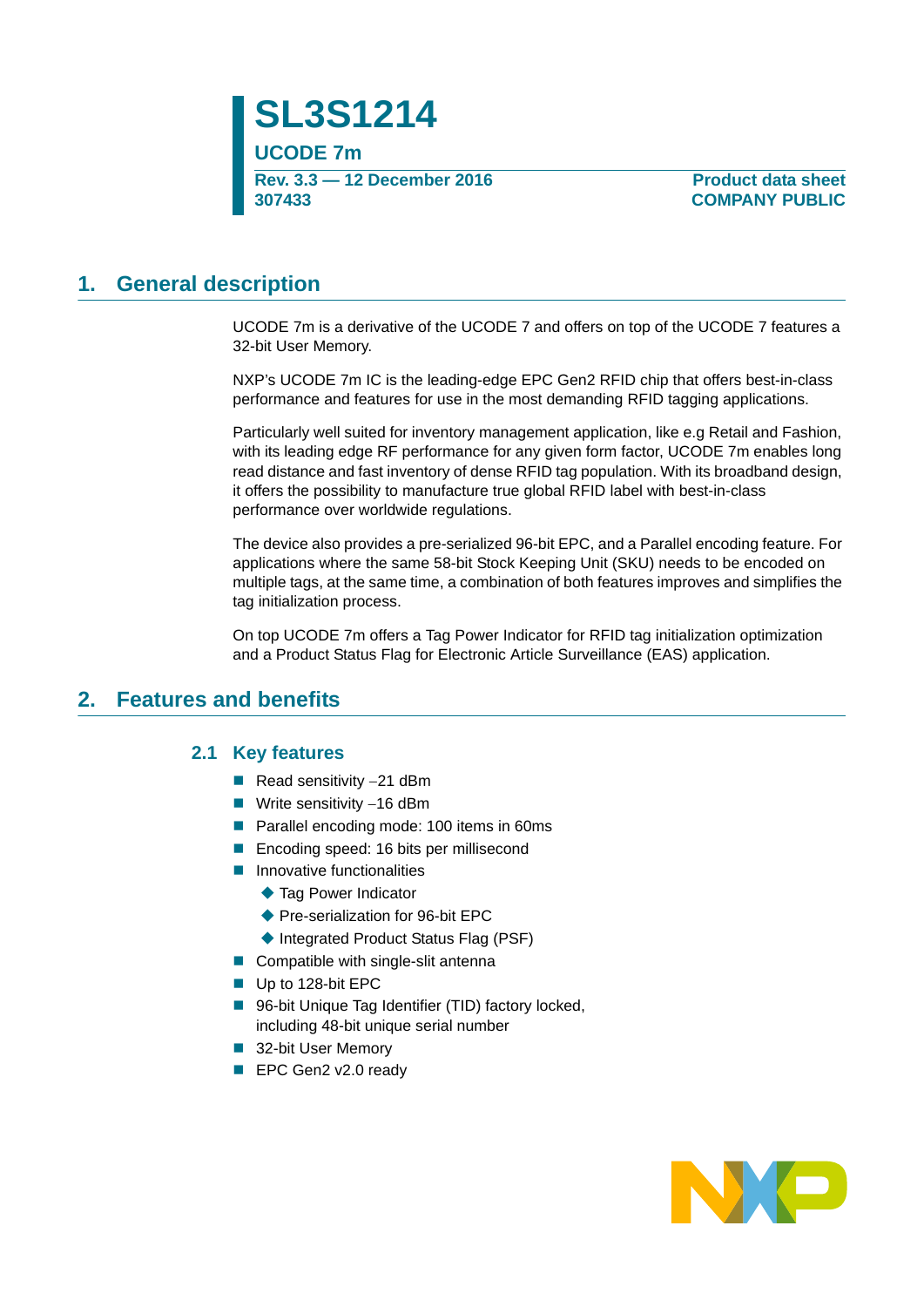#### **2.1.1 Memory**

- 32-bit User Memory
- Up to 128-bit of EPC memory
- **Pre-serialization for 96-bit EPC**
- 96-bit Tag IDentifier (TID) factory locked
- 48-bit unique serial number factory-encoded into TID
- 32-bit access password
- Wide operating temperature range:  $-40$  °C up to  $+85$  °C
- **Minimum 100.000 write cycle endurance**

#### **2.2 Key benefits**

#### **2.2.1 End user benefit**

- Long READ and WRITE ranges due to leading edge chip sensitivity
- Very fast bulk encoding
- **Product identification through unalterable extended TID range, including a 48-bit serial** number
- Reliable operation in dense reader and noisy environments through high interference rejection

#### **2.2.2 Antenna design benefits**

- $\blacksquare$  High sensitivity enables smaller and cost efficient antenna designs for the same retail category
- Tag Power Indicator features enables very high density of inlay on rolls without crosstalk issues during writing/encoding
- The different input capacitance for the single slit antenna solution enables a finer tuning of the impedance for the antenna design

#### **2.2.3 Label manufacturer benefit**

- Large RF pad-to-pad distance to ease antenna design
- Symmetric RF inputs are less sensitive to process variation
- Single slit antenna for a more mechanically stable antenna connection
- Automatic self pre-serialization of the 96-bit EPC anytime its EPC serial number is erased
- **EXtremely fast encoding of the EPC content**

#### **2.3 Supported features**

- All mandatory commands of EPC global specification V.1.2.0 are implemented including:
	- ◆ (Perma)LOCK
- The following optional commands are implemented in conformance with the EPC specification:
	- $\triangle$  Access
	- ◆ BlockWrite (2 words, 32-bit)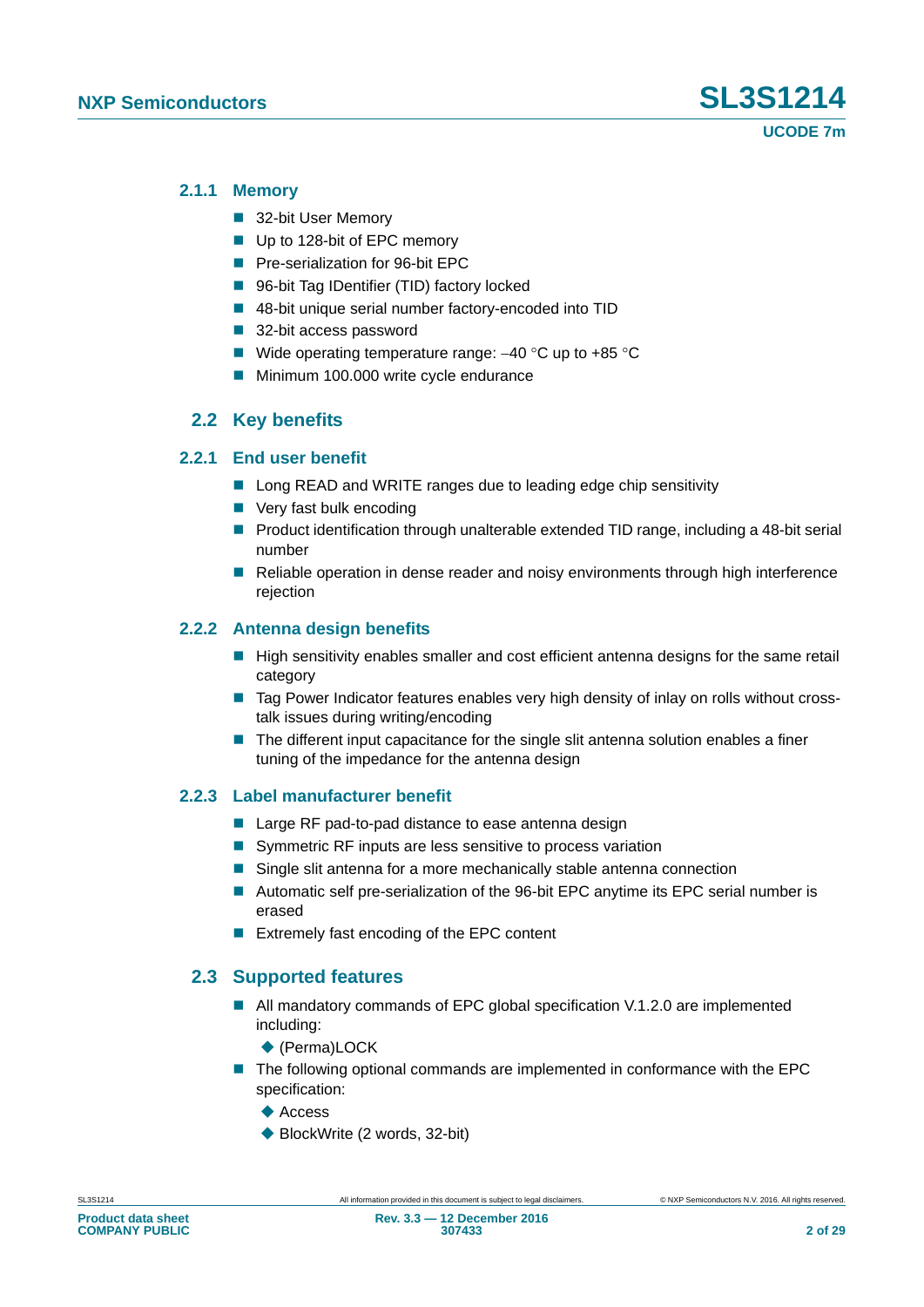**Product Status Flag bit: enables the UHF RFID tag to be used as EAS** (Electronic Article Surveillance) tag without the need for a back-end data base.

- Tag Power Indicator: enables the reader to select only ICs/tags that have enough power to be written to.
- **Parallel encoding: allows for the ability to bring (multiple) tag(s) quickly to the OPEN** state and hence allowing single tags to be identified simply, without timing restrictions, or multiple tags to be e.g. written to at the same time, considerably reducing the encoding process

All supported features of UCODE 7m can be activated using standard EPCglobal READ / WRITE / ACCESS / SELECT commands. No custom commands are needed to take advantage of all the features in case of unlocked EPC memory. The parallel encoding feature may however require a firmware upgrade of the reader to use its full potential.

### **3. Applications**

#### **3.1 Markets**

- Retail/Fashion (apparel, footwear, jewelry, cosmetics)
- Fast Moving Consumer Goods

### **3.2 Applications**

- Retail Inventory management
- Supply chain management
- **Loss prevention**
- **Asset management**

Outside the applications mentioned above, please contact NXP Semiconductors for support.

### **4. Ordering information**

| Table 1.              | <b>Ordering information</b> |           |                                                                                                            |                 |  |  |  |  |
|-----------------------|-----------------------------|-----------|------------------------------------------------------------------------------------------------------------|-----------------|--|--|--|--|
| <b>Type number</b>    | Package                     |           |                                                                                                            |                 |  |  |  |  |
|                       | <b>Name</b>                 | $IC$ type | <b>Description</b>                                                                                         | <b>Version</b>  |  |  |  |  |
| SL3S1214FUD/BG1       | Wafer                       | UCODE 7m  | bumped die on sawn 8" 120 um wafer 7 um Polyimide<br>spacer                                                | not applicable  |  |  |  |  |
| <b>SL3S1214FTB0/1</b> | XSON <sub>6</sub>           | UCODE 7m  | plastic extremely thin small outline package; no leads; 6<br>terminals; body $1 \times 1.45 \times 0.5$ mm | <b>SOT886F1</b> |  |  |  |  |

### **5. Marking**

#### **Table 2. Marking codes**

| Type number           | <b>Marking code</b> | <b>Comment</b> | <b>Version</b> |
|-----------------------|---------------------|----------------|----------------|
| <b>SL3S1214FTB0/1</b> | YN                  | UCODE 7m       | SOT886         |

**COMPANY PUBLIC**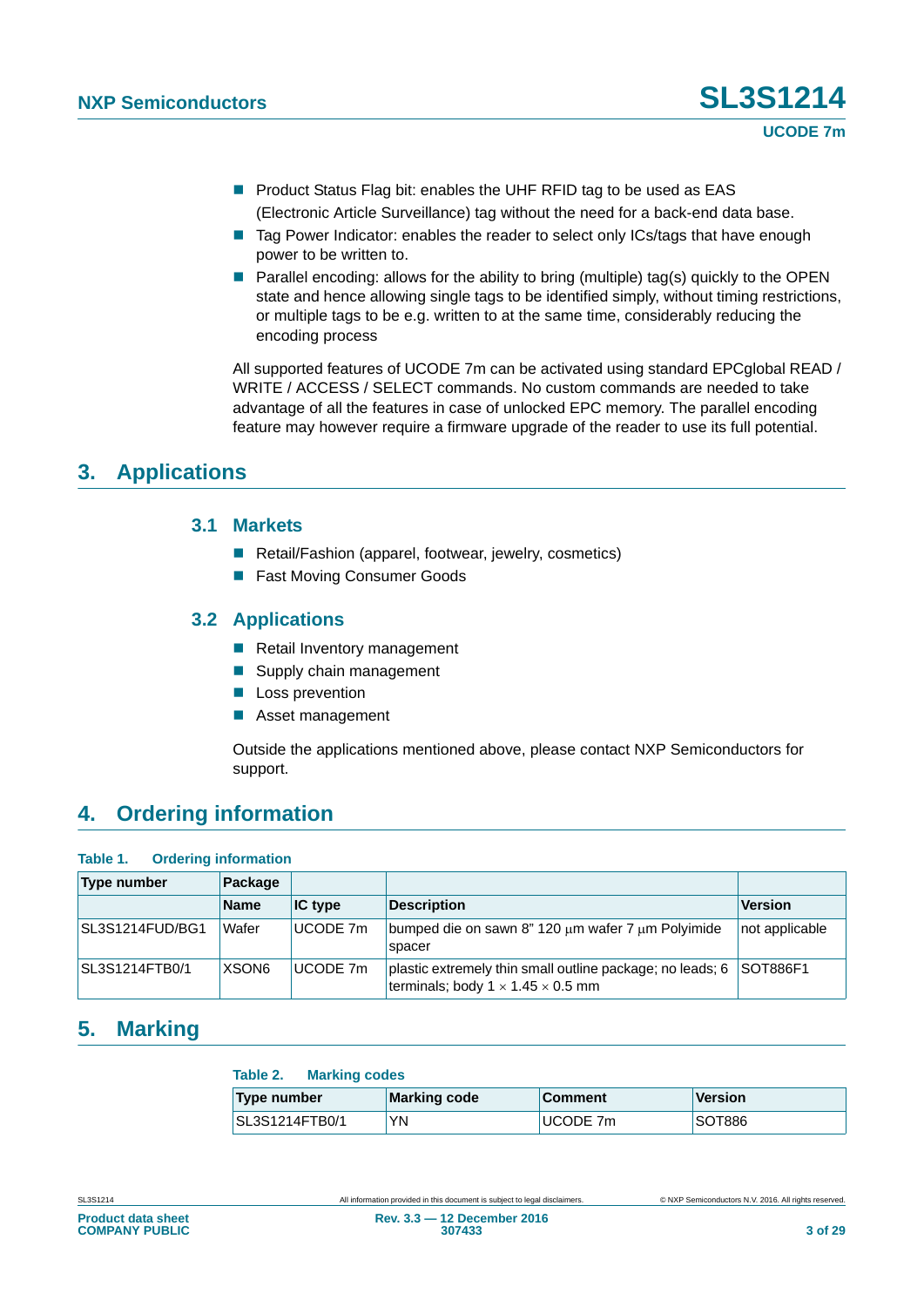### **6. Block diagram**

The SL3S1214 IC consists of three major blocks:

- Analog Interface
- Digital Control
- EEPROM

The analog part provides stable supply voltage and demodulates data received from the reader which is then processed by the digital part. Further, the modulation transistor of the analog part transmits data back to the reader.

The digital section includes the state machines, processes the protocol and handles communication with the EEPROM, which contains the EPC and the user data.

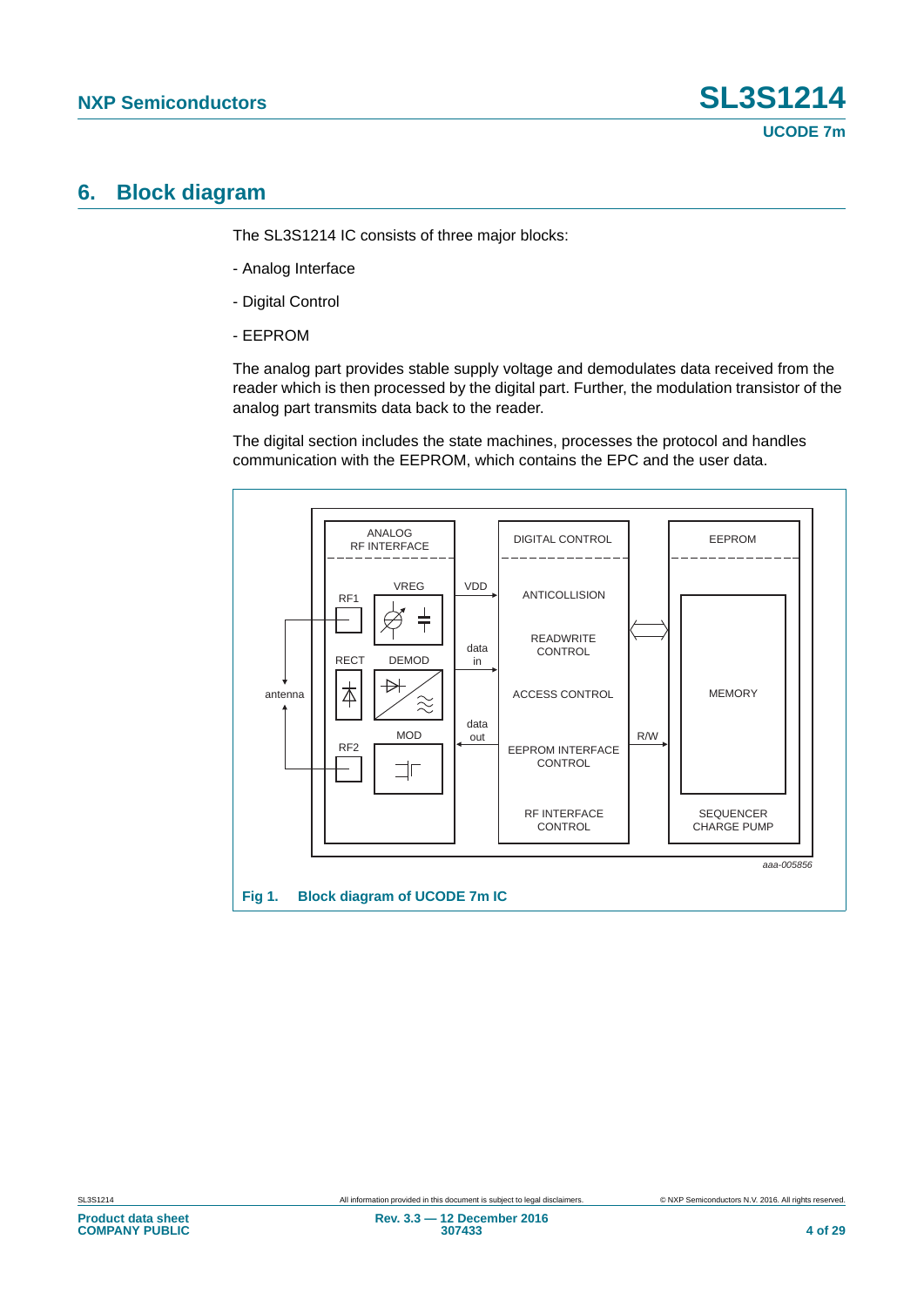## **7. Pinning information**



### **7.1 Pin description**

#### **Table 3. Pin description bare die**

| Symbol          | <b>Description</b>  |
|-----------------|---------------------|
| TP <sub>1</sub> | test pad 1          |
| RF <sub>1</sub> | antenna connector 1 |
| ITP2            | test pad 2          |
| RF <sub>2</sub> | antenna connector 2 |

#### **Table 4. Pin description SOT886**

| Pin            | Symbol          | <b>Description</b> |
|----------------|-----------------|--------------------|
|                | RF <sub>2</sub> | antenna connector  |
| $\overline{2}$ | n.c.            | not connected      |
| 3              | n.c.            | not connected      |
| 4              | n.c.            | not connected      |
| 5              | n.c.            | not connected      |
| 6              | RF <sub>1</sub> | antenna connector  |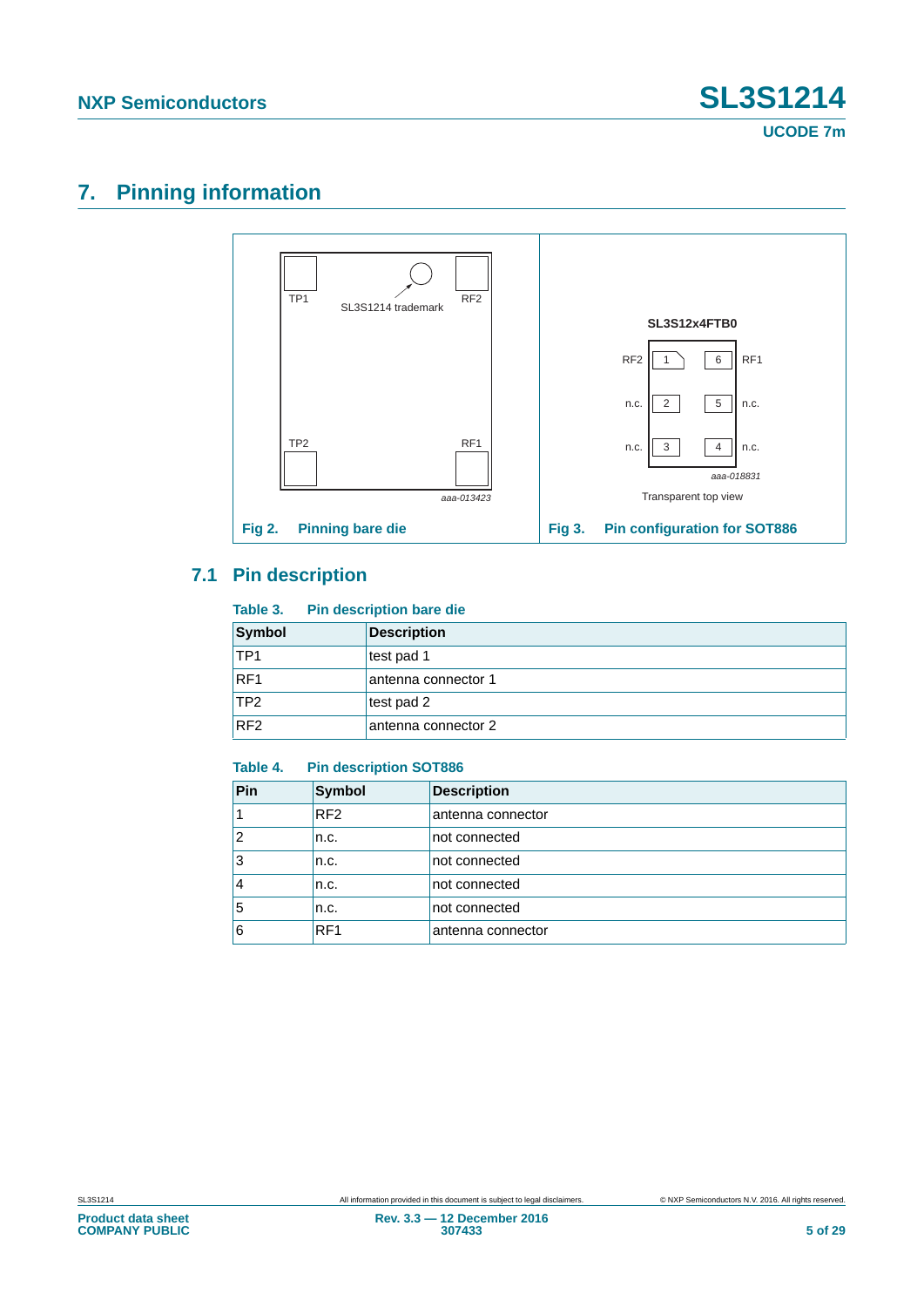### **8. Wafer layout**

#### **8.1 Wafer layout**

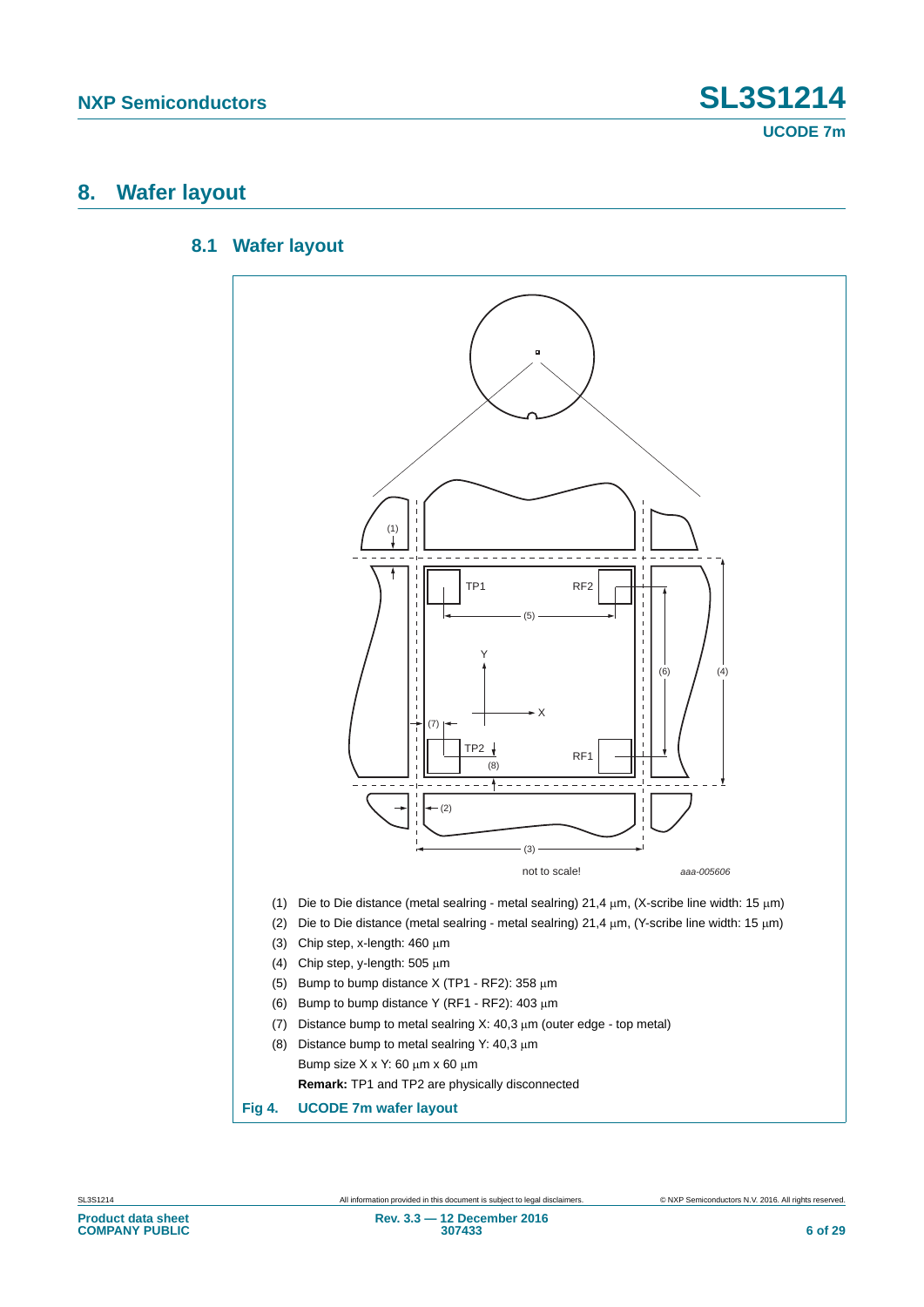### **9. Mechanical specification**

The UCODE 7m wafer is available in 120  $\mu$ m thickness with 7  $\mu$ m Polyimide spacer.

#### **9.1 Wafer specification**

See [Ref. 21 "Data sheet - Delivery type description – General specification for 8" wafer on](#page-24-0)  [UV-tape with electronic fail die marking, BU-ID document number: 1093\\*\\*"](#page-24-0).

#### **9.1.1 Wafer**

| Table 5.<br><b>Specifications</b> |                                                             |
|-----------------------------------|-------------------------------------------------------------|
| <b>Wafer</b>                      |                                                             |
| Designation                       | each wafer is scribed with batch number and<br>wafer number |
| Diameter                          | 200 mm (8") unsawn - 205 mm typical sawn<br>on foil         |
| Thickness                         |                                                             |
| SL3S1214FUD/BG                    | 120 μm $±$ 15 μm                                            |
| Number of pads                    | 4                                                           |
| Pad location                      | non diagonal / placed in chip corners                       |
| Distance pad to pad RF1-RF2       | 403.0 µm                                                    |
| Distance pad to pad TP1-RF2       | 358.0 µm                                                    |
| Process                           | CMOS 0.14 µm                                                |
| Batch size                        | 25 wafers                                                   |
| Potential good dies per wafer     | 126.524                                                     |
| <b>Wafer backside</b>             |                                                             |
| Material                          | Si                                                          |
| Treatment                         | ground and stress release                                   |
| Roughness                         | $R_a$ max. 0.5 $\mu$ m, $R_t$ max. 5 $\mu$ m                |
| <b>Chip dimensions</b>            |                                                             |
| Die size excluding scribe         | 0.490 mm $\times$ 0.445 mm = 0.218 mm <sup>2</sup>          |
| Scribe line width:                | x-dimension = $15 \mu m$                                    |
|                                   | y-dimension = $15 \mu m$                                    |
| <b>Passivation on front</b>       |                                                             |
| Type                              | Sandwich structure                                          |
| Material                          | PE-Nitride (on top)                                         |
| Thickness                         | 1.75 µm total thickness of passivation                      |
| Polyimide spacer                  | 7 $\mu$ m $\pm$ 1 $\mu$ m (SL3S1214FUD/BG only)             |
| Au bump                           |                                                             |
| Bump material                     | > 99.9 % pure Au                                            |
| <b>Bump hardness</b>              | $35 - 80$ HV 0.005                                          |
| Bump shear strength               | > 70 MPa                                                    |
| Bump height                       |                                                             |
| SL3S1214FUD/BG                    | 25 µm[1]                                                    |

SL3S1214 All information provided in this document is subject to legal disclaimers. © NXP Semiconductors N.V. 2016. All rights reserved.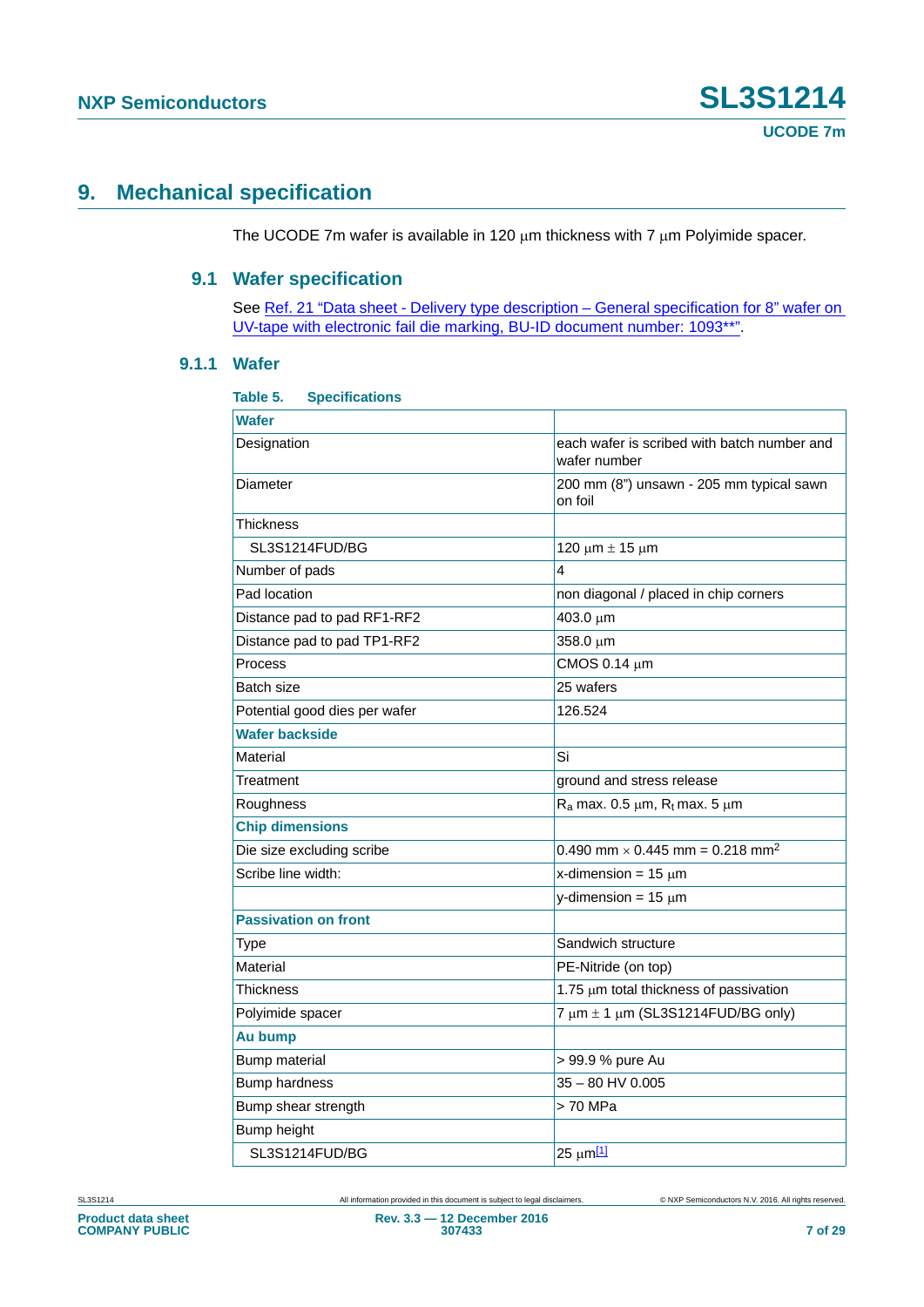#### **Table 5. Specifications**

| Bump height uniformity |                      |
|------------------------|----------------------|
| within a die           | $\pm$ 2 $\mu$ m      |
| - within a wafer       | $\pm$ 3 µm           |
| $-$ wafer to wafer     | $\pm$ 4 µm           |
| <b>Bump flatness</b>   | $\pm$ 1.5 µm         |
| Bump size              |                      |
| $-RF1, RF2$            | $60 \times 60$ µm    |
| $-$ TP1, TP2           | $60 \times 60 \mu m$ |
| Bump size variation    | $\pm$ 5 µm           |

<span id="page-7-0"></span>[1] Because of the 7 $\mu$ m spacer, the bump will measure 18 $\mu$ m relative height protruding the spacer.

#### **9.1.2 Fail die identification**

No ink dots are applied to the wafer.

Electronic wafer mapping (SECS II format) covers the electrical test results and additionally the results of mechanical/visual inspection.

See [Ref. 21 "Data sheet - Delivery type description – General specification for 8" wafer on](#page-24-0)  [UV-tape with electronic fail die marking, BU-ID document number: 1093\\*\\*"](#page-24-0)

#### **9.1.3 Map file distribution**

See [Ref. 21 "Data sheet - Delivery type description – General specification for 8" wafer on](#page-24-0)  [UV-tape with electronic fail die marking, BU-ID document number: 1093\\*\\*"](#page-24-0)

### **10. Functional description**

#### **10.1 Air interface standards**

The UCODE 7m fully supports all parts of the "Specification for RFID Air Interface EPCglobal, EPC Radio-Frequency Identity Protocols, Class-1 Generation-2 UHF RFID, Protocol for Communications at 860 MHz to 960 MHz, Version 1.2.0".

#### **10.2 Power transfer**

The interrogator provides an RF field that powers the tag, equipped with a UCODE 7m. The antenna transforms the impedance of free space to the chip input impedance in order to get the maximum possible power for the UCODE 7m on the tag.

The RF field, which is oscillating on the operating frequency provided by the interrogator, is rectified to provide a smoothed DC voltage to the analog and digital modules of the IC.

The antenna that is attached to the chip may use a DC connection between the two antenna pads. Therefore the UCODE 7m also enables loop antenna design.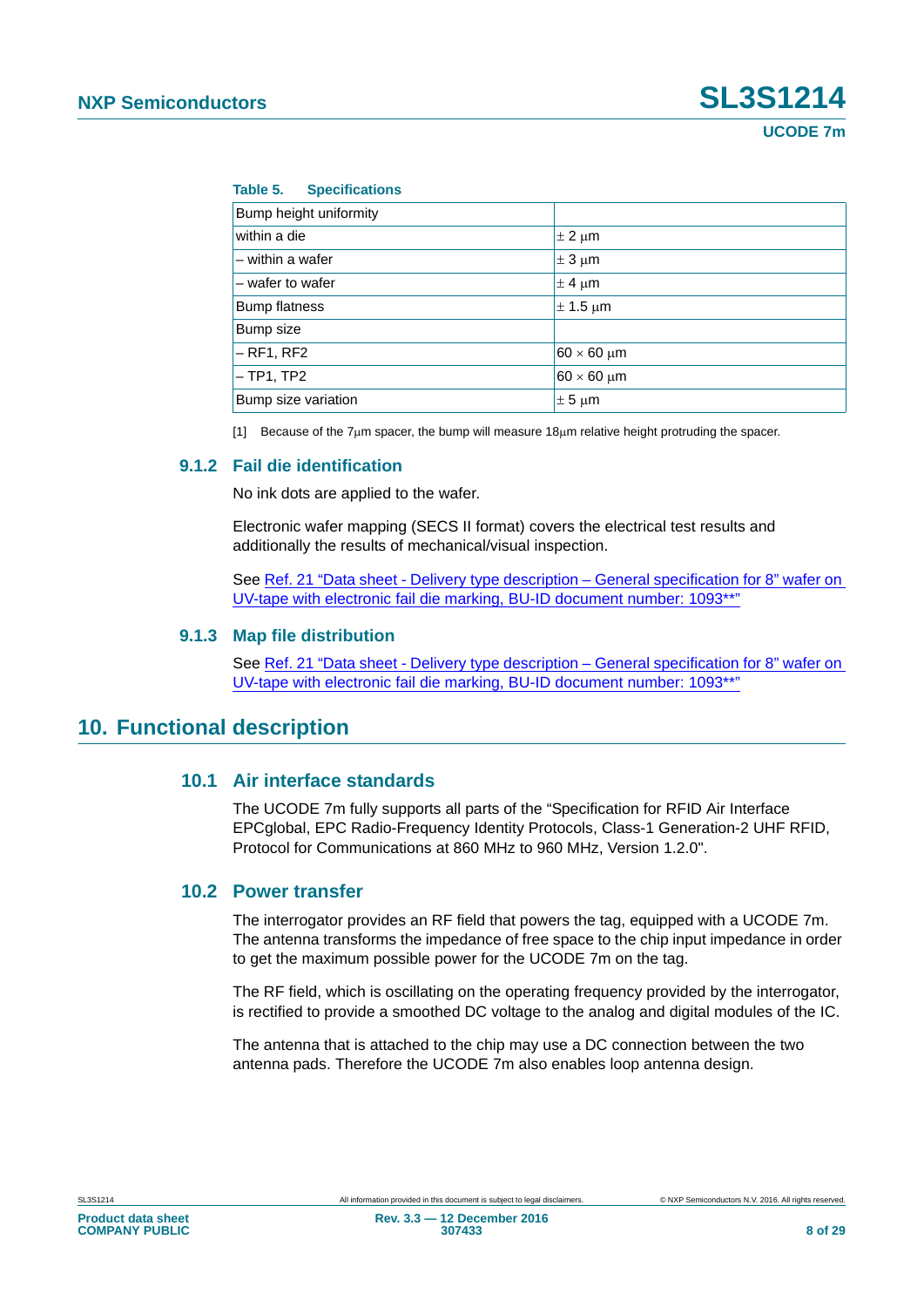#### **10.3 Data transfer**

#### **10.3.1 Interrogator to tag Link**

An interrogator transmits information to the UCODE 7m by modulating an UHF RF signal. The UCODE 7m receives both information and operating energy from this RF signal. Tags are passive, meaning that they receive all of their operating energy from the interrogator's RF waveform.

An interrogator is using a fixed modulation and data rate for the duration of at least one inventory round. It communicates to the UCODE 7m by modulating an RF carrier.

For further details refer to [Ref. 1](#page-23-0). Interrogator-to-tag (R=>T) communications.

#### **10.3.2 Tag to interrogator Link**

Upon transmitting a valid command an interrogator receives information from a UCODE 7m tag by transmitting an unmodulated RF carrier and listening for a backscattered reply. The UCODE 7m backscatters by switching the reflection coefficient of its antenna between two states in accordance with the data being sent. For further details refer to [Ref. 1,](#page-23-0) chapter 6.3.1.3.

The UCODE 7m communicates information by backscatter-modulating the amplitude and/or phase of the RF carrier. Interrogators shall be capable of demodulating either demodulation type.

The encoding format, selected in response to interrogator commands, is either FM0 baseband or Miller-modulated subcarrier.

#### **10.4 Supported commands**

The UCODE 7m supports all **mandatory** EPCglobal V1.2.0 commands including

**•** (perma) LOCK command

In addition the UCODE 7m supports the following **optional** commands:

- **•** ACCESS
- **•** Block Write (32 bit)

The **Kill Password** of the UCODE 7m is zero-valued and permanent read/write locked, which disallows the IC from being killed.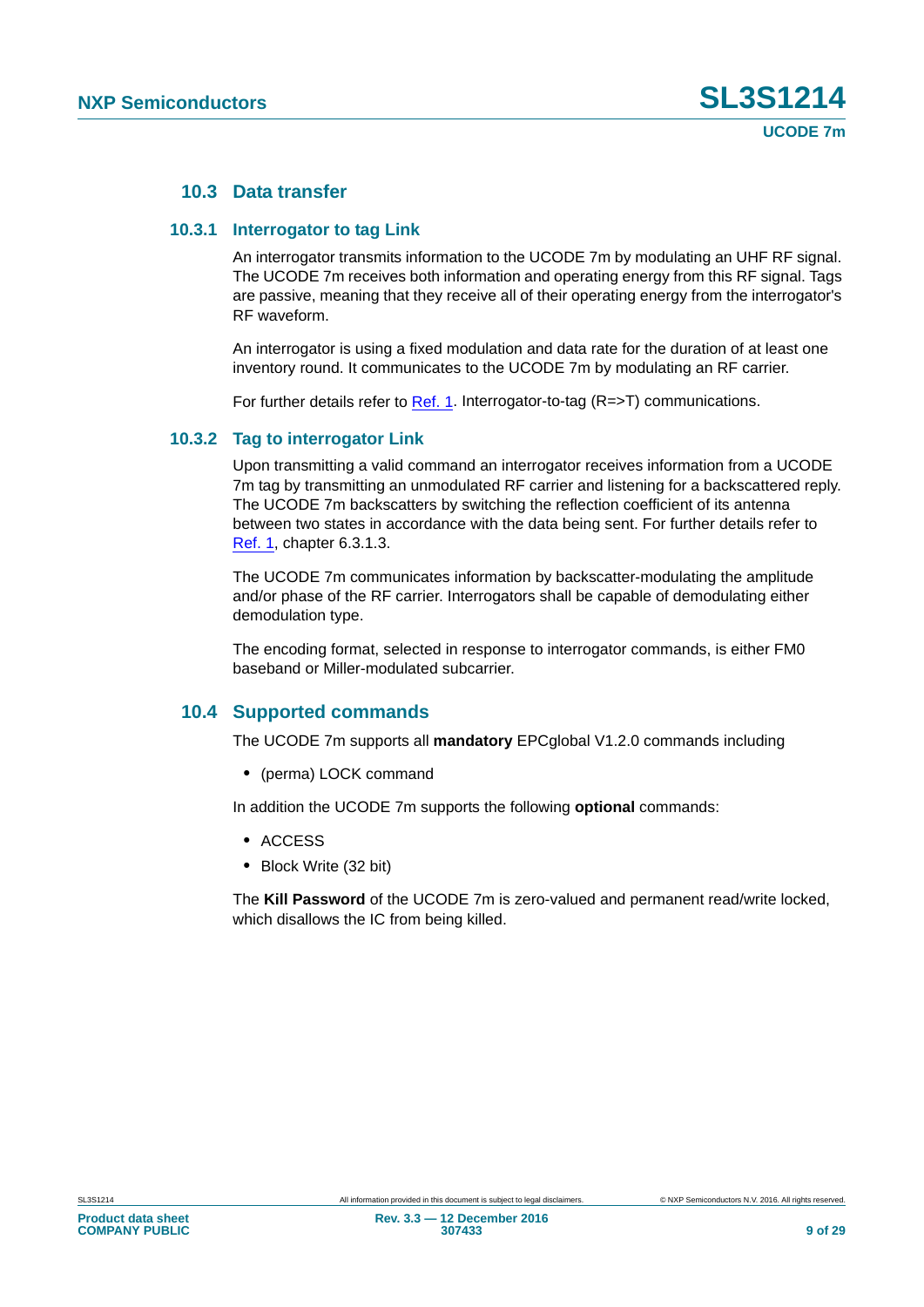### **10.5 UCODE 7m memory**

The UCODE 7m memory is implemented according EPCglobal Class1Gen2 and organized in three sections:

**Table 6. UCODE 7m memory sections**

| <b>Name</b>                                                       | <b>Size</b> | <b>Bank</b>     |
|-------------------------------------------------------------------|-------------|-----------------|
| Reserved memory (32-bit Kill password and 32-bit Access password) | 64 bit      | 00 <sub>b</sub> |
| EPC (excluding 16 bit CRC-16 and 16 bit PC)                       | 128 bit     | 01b             |
| <b>UCODE 7m Configuration Word</b>                                | 16 bit      | 01b             |
| TID (including permalocked unique 48 bit serial number)           | 96 bit      | 10 <sub>b</sub> |
| User Memory                                                       | 32 bit      | 11 <sub>b</sub> |

The logical address of all memory banks begin at zero (00h).

In addition to the four memory banks one configuration word to handle the UCODE 7m specific features is available at EPC bank 01 address bit-200h. The configuration word is described in detail in 9.6.

The TID complies to the extended tag Identification scheme according GS1 EPC Tag Data Standard 1.6.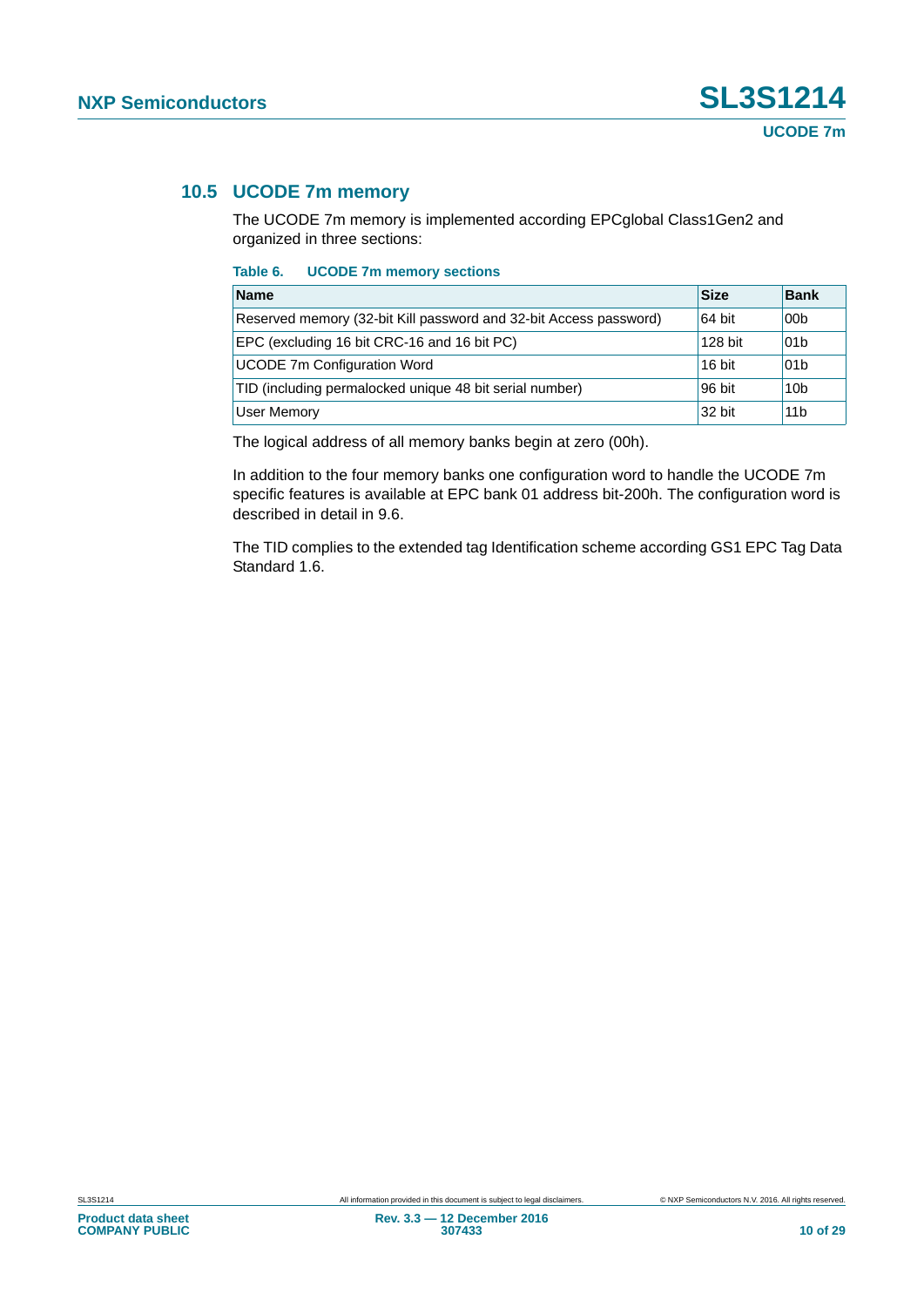#### **10.5.1 UCODE 7m overall memory map**

| <b>Bank</b><br>address | $\sim$<br><b>Memory</b><br>address | <b>Type</b> | <b>Content</b>               | <b>Initial</b>   | <b>Remark</b>                   |
|------------------------|------------------------------------|-------------|------------------------------|------------------|---------------------------------|
| Bank 00                | 00h to 1Fh                         | reserved    | Kill password                | hard wired 00h   | permanent read/write locked     |
|                        | 20h to 3Fh                         | reserved    | Access password              | all 00h          | unlocked memory                 |
| Bank 01<br><b>EPC</b>  | 00h to 0Fh                         | EPC         | CRC-16: refer to Ref. 17     |                  | memory mapped calculated<br>CRC |
|                        | 10h to 14h                         | <b>EPC</b>  | EPC length                   | 00110b           | unlocked memory                 |
|                        | 15h                                | <b>EPC</b>  | UMI                          | 0 <sub>b</sub>   | unlocked memory                 |
|                        | 16h                                | <b>EPC</b>  | <b>XPC</b> indicator         | 0 <sub>b</sub>   | hardwired to 0                  |
|                        | 17h to 1Fh                         | <b>EPC</b>  | numbering system indicator   | 00h              | unlocked memory                 |
|                        | 20h to 9Fh                         | <b>EPC</b>  | <b>EPC</b>                   | $[1]$            | unlocked memory                 |
| Bank 01                | 200h                               | <b>EPC</b>  | <b>RFU</b>                   | 0 <sub>b</sub>   | locked memory                   |
| Config Word            | 201h                               | <b>EPC</b>  | <b>RFU</b>                   | 0 <sub>b</sub>   | locked memory                   |
|                        | 202h                               | <b>EPC</b>  | Parallel encoding            | 0 <sub>b</sub>   | Action bit <sup>[4]</sup>       |
|                        | 203h                               | <b>EPC</b>  | <b>RFU</b>                   | 0 <sub>b</sub>   | locked memory                   |
|                        | 204h                               | <b>EPC</b>  | Tag Power Indicator          | 0 <sub>b</sub>   | Action bit <sup>[4]</sup>       |
|                        | 205h                               | <b>EPC</b>  | <b>RFU</b>                   | 0 <sub>b</sub>   | locked memory                   |
|                        | 206h                               | <b>EPC</b>  | <b>RFU</b>                   | 0 <sub>b</sub>   | locked memory                   |
|                        | 207h                               | <b>EPC</b>  | <b>RFU</b>                   | 0 <sub>b</sub>   | locked memory                   |
|                        | 208h                               | <b>EPC</b>  | <b>RFU</b>                   | 0 <sub>b</sub>   | locked memory                   |
|                        | 209h                               | EPC         | max. backscatter strength    | 1b               | permanent bit <sup>[5]</sup>    |
|                        | 20Ah                               | <b>EPC</b>  | <b>RFU</b>                   | 0 <sub>b</sub>   | locked memory                   |
|                        | 20Bh                               | EPC         | <b>RFU</b>                   | 0 <sub>b</sub>   | locked memory                   |
|                        | 20Ch                               | <b>EPC</b>  | <b>RFU</b>                   | 0 <sub>b</sub>   | locked memory                   |
|                        | 20Dh                               | EPC         | <b>RFU</b>                   | 0 <sub>b</sub>   | locked memory                   |
|                        | 20Eh                               | <b>EPC</b>  | <b>RFU</b>                   | 0 <sub>b</sub>   | locked memory                   |
|                        | 20Fh                               | <b>EPC</b>  | PSF alarm flag               | 0b               | Permanent bit <sup>[5]</sup>    |
| Bank 10                | 00h to 07h                         | TID         | allocation class identifier  | 1110 0010b       | locked memory                   |
| TID                    | 08h to 13h                         | TID         | tag mask designer identifier | 1000 0000 0110b  | locked memory                   |
|                        | 14h                                | TID         | config word indicator        | 1 <sup>[2]</sup> | locked memory                   |
|                        | 14h to 1Fh                         | TID         | tag model number             | TMNR <u>[3]</u>  | locked memory                   |
|                        | 20h to 2Fh                         | TID         | XTID header                  | 2000h            | locked memory                   |
|                        | 30h to 5Fh                         | TID         | <b>Serial Number</b>         | <b>SNR</b>       | locked memory                   |
| Bank 11 User<br>Memory | 00h to 1Fh                         | UM          | User memory                  | all 00h          | unlocked memory                 |

#### **Table 7. UCODE 7m overall memory map**

<span id="page-10-0"></span>[1] HEX E280 6891 0000 nnnn nnnn nnnn

where n are the nibbles of the SNR from the TID

- <span id="page-10-3"></span>[2] Indicates the existence of a Configuration Word at the end of the EPC number
- <span id="page-10-4"></span>[3] See [Figure 5](#page-11-0)
- <span id="page-10-1"></span>[4] Action bits: meant to trigger a feature upon a SELECT command on the related bit, see[Section 10.6.1](#page-12-0)
- <span id="page-10-2"></span>[5] Permanent bit: permanently stored bits in the memory; Read/Writeable according EPC bank lock status, see [Section 10.6.1](#page-12-0)

SL3S1214 All information provided in this document is subject to legal disclaimers. © NXP Semiconductors N.V. 2016. All rights reserved.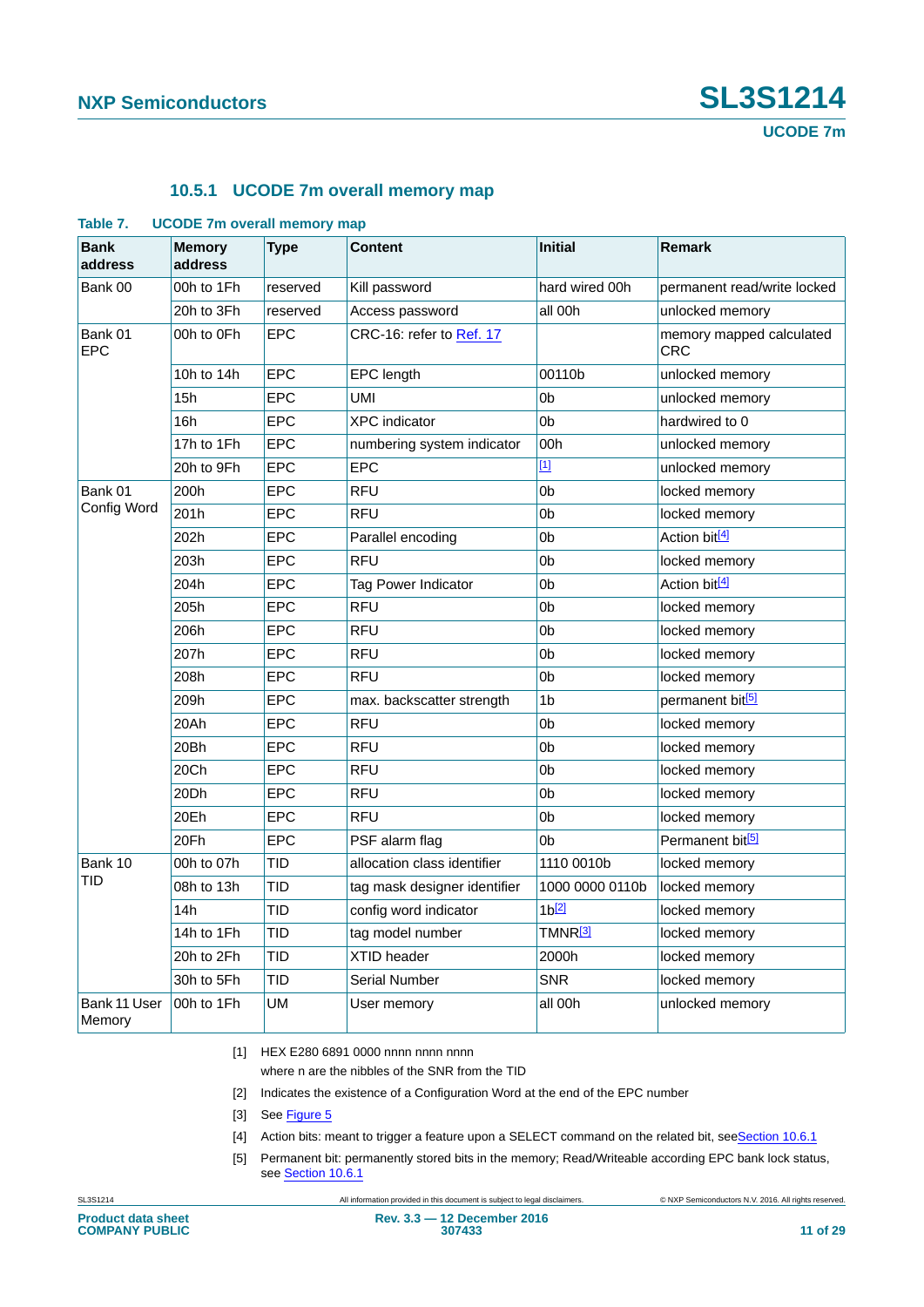### **10.5.2 UCODE 7m TID memory details**



**NXP Semiconductors NXP Semiconductors**

Rev. 3.3 -**Rev. 3.3 — 12 December 2016** 12 December 2016<br>307433 **307433 12 of 29**

<span id="page-11-0"></span>© NXP Semiconductors N.V. 2016. All rights reserved.

@ NXP Semiconductors N.V. 2016. All rights reserved.

**SL3S1214 UCODE 7m** 

**UCODE 7m**

**COMPANY PUBLIC**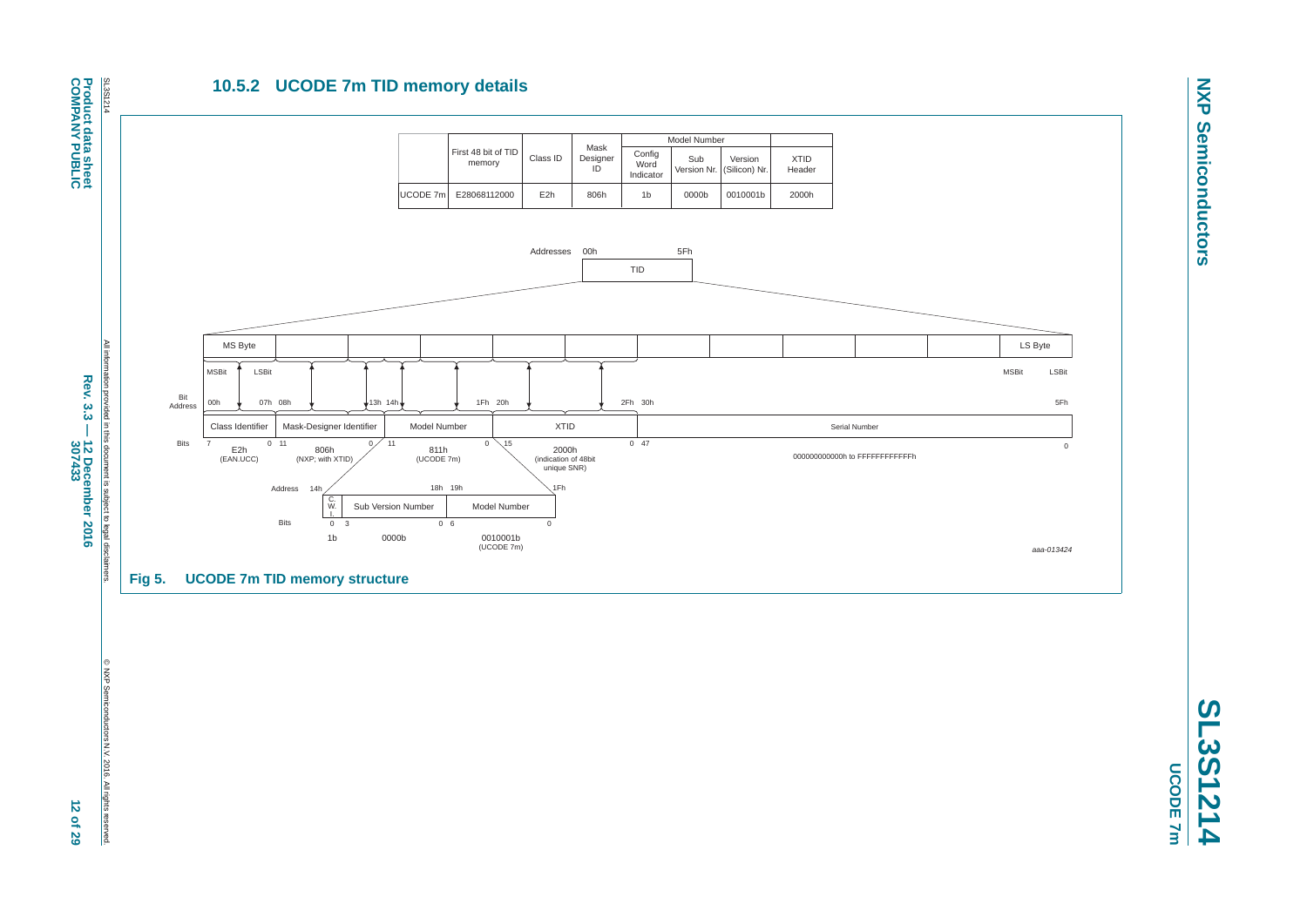#### **10.6 Supported features**

The UCODE 7m is equipped with a number of additional features, which are implemented in such a way that standard EPCglobal READ / WRITE / ACCESS / SELECT commands can be used to operate these features.

The Configuration Word, as mentioned in the memory map, describes the additional features located at address 200h of the EPC memory.

Bit 14h of the TID indicates the existence of a Configuration Word. This flag will enable the selection of configuration word enhanced transponders in mixed tag populations.

Please refer to [Ref. 22](#page-24-1) for additional reference.

#### <span id="page-12-0"></span>**10.6.1 UCODE 7m features control mechanism**

The different features of the UCODE 7m can be activated / de-activated by addressing or changing the content of the corresponding bit in the configuration word located at address 200h in the EPC memory bank (see [Table 8](#page-12-1)). The de-activation of the action bit features will only happen after chip reset.

#### <span id="page-12-1"></span>**Table 8. Configuration word UCODE 7m**

| Locked memory |            | <b>Action bit</b>           |            | Locked memory                 |            |            |            |
|---------------|------------|-----------------------------|------------|-------------------------------|------------|------------|------------|
| <b>RFU</b>    | <b>RFU</b> | <b>Parallel</b><br>encoding | <b>RFU</b> | <b>Tag Power</b><br>Indicator | <b>RFU</b> | <b>RFU</b> | <b>RFU</b> |
| 0             |            | -                           |            |                               | Ю          |            |            |

#### **Table 9. Configuration word UCODE 7m ... continued**

| Locked<br>  memory   bit | Permanent                       | Locked memory |            |            |            |            | <b>Permanent bit</b> |
|--------------------------|---------------------------------|---------------|------------|------------|------------|------------|----------------------|
| <b>RFU</b>               | max.<br>backscatter<br>strength | <b>RFU</b>    | <b>RFU</b> | <b>RFU</b> | <b>RFU</b> | <b>RFU</b> | <b>PSF Alarm bit</b> |
| 8                        | 9                               | 10            |            | 12         | 13         | 14         | 15                   |

The configuration word contains 2 different type of bits:

- **• Action bits**: meant to trigger a feature upon a SELECT command on the related bit: Parallel encoding
	- Tag Power indicator
- **• Permanent bits**: permanently stored bits in the memory Max. Backscatter Strength PSF Alarm bit

The activation or the de-activation of the feature behind the permanent bits happens only when attempting to write a "1" value to the related bit (value toggling) - writing "0" value will have no effect.

If the feature is activated, the related bit will be read with a "1" value and, if de-activated, with a "0" value.

The permanent bits can only be toggled using standard EPC WRITE if the EPC bank is unlocked or within the SECURED state if the EPC is locked. If the EPC is perma locked, they cannot be changed.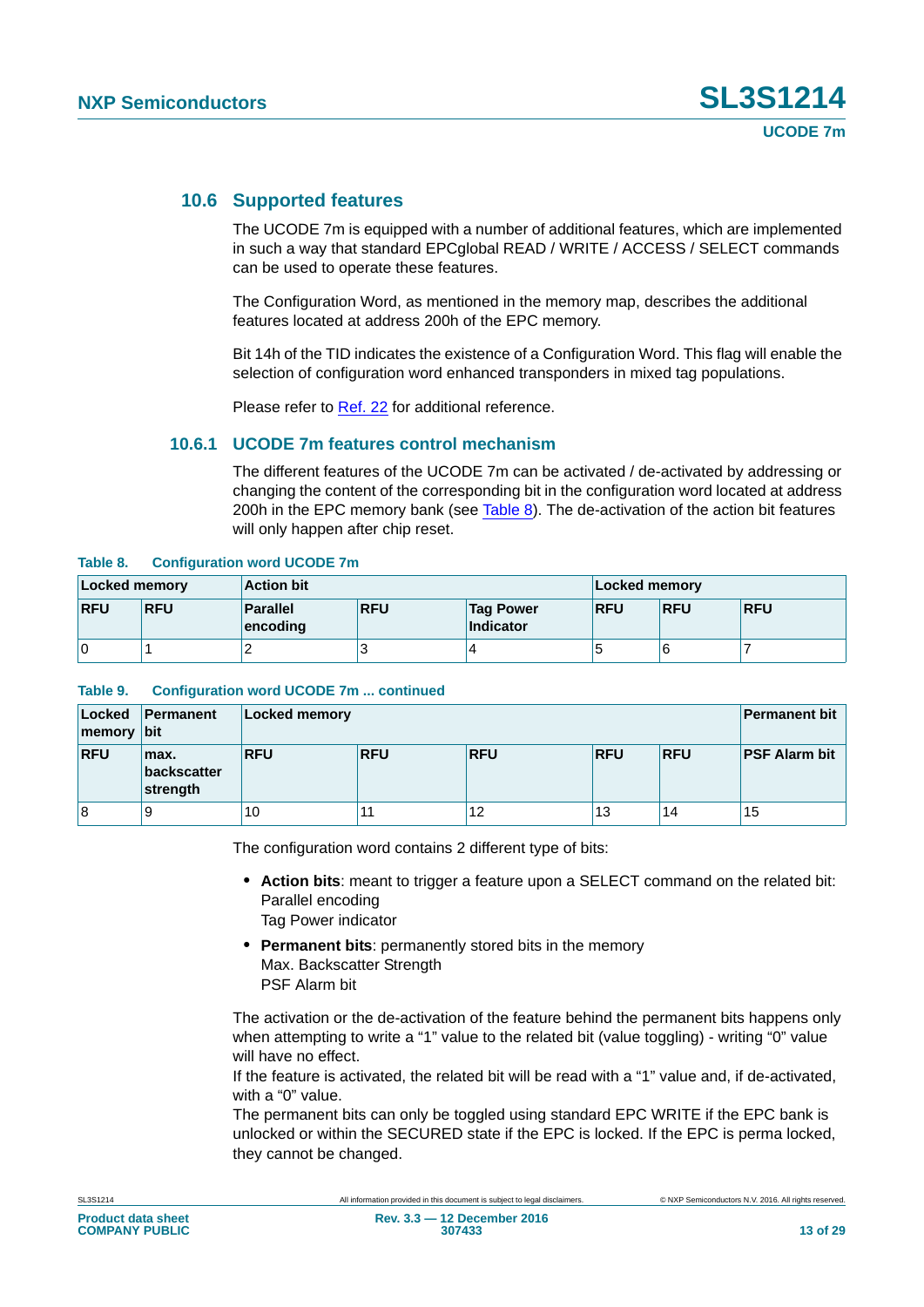Action bits will trigger a certain action only if the pointer of the SELECT command exactly matches the action-bit address (i.e. 202h or 204h), if the length=1 and if mask=1b (no multiple trigger of actions possible within one single SELECT command).

After issuing a SELECT to any action bits an interrogator shall transmit CW for RTCal Ref.  $9 + 80$  us before sending the next command.

If the truncate bit in the SELECT command is set to "1" the SELECT will be ignored.

A SELECT on action bits will not change the digital state of the chip.

The action bits can be triggered regardless if the EPC memory is unlocked, locked or perma locked.

#### **10.6.2 Backscatter strength reduction**

The UCODE 7m features two levels of backscatter strengths. Per default maximum backscatter is enabled in order to enable maximum read rates. When clearing the flag the strength can be reduced if needed.

#### **10.6.3 Pre-serialization of the 96-bit EPC**

#### **Description**

The 96-bit EPC, which is the initial EPC length settings of UCODE7, will be delivered pre-serialized with the 48-bit serial number from the TID.

#### **Use cases and benefits**

With a pre-serialized EPC, the encoding process of the tags with UCODE 7 gets simpler and faster as it only needs to encode the SKU (58-bit header of the EPC).

#### **10.6.4 Parallel encoding**

#### **Description**

This feature of the UCODE 7m can be activated by the "Parallel encoding bit" in the Configuration-Word located at (202h).

Upon issuing a EPC SELECT command on the "Parallel encoding bit", in a population of UCODE 7m tags, a subsequent QUERY brings all tags go the OPEN state with a specific handle ("AAAAh").

Once in the OPEN state, for example a WRITE command will apply to all tags in the OPEN state (see [Figure 7](#page-15-0)). This parallel encoding is considerably lowering the encoding time compared to a standard implementation (see [Figure 6](#page-14-0)).

The amount of tags that can be encoded at the same time will depend on the strength of the reader signal. Since all tags will backscatter their ACKNOWLEDGE (ACK) response at the same time, the reader will observe collision in the signal from the tags.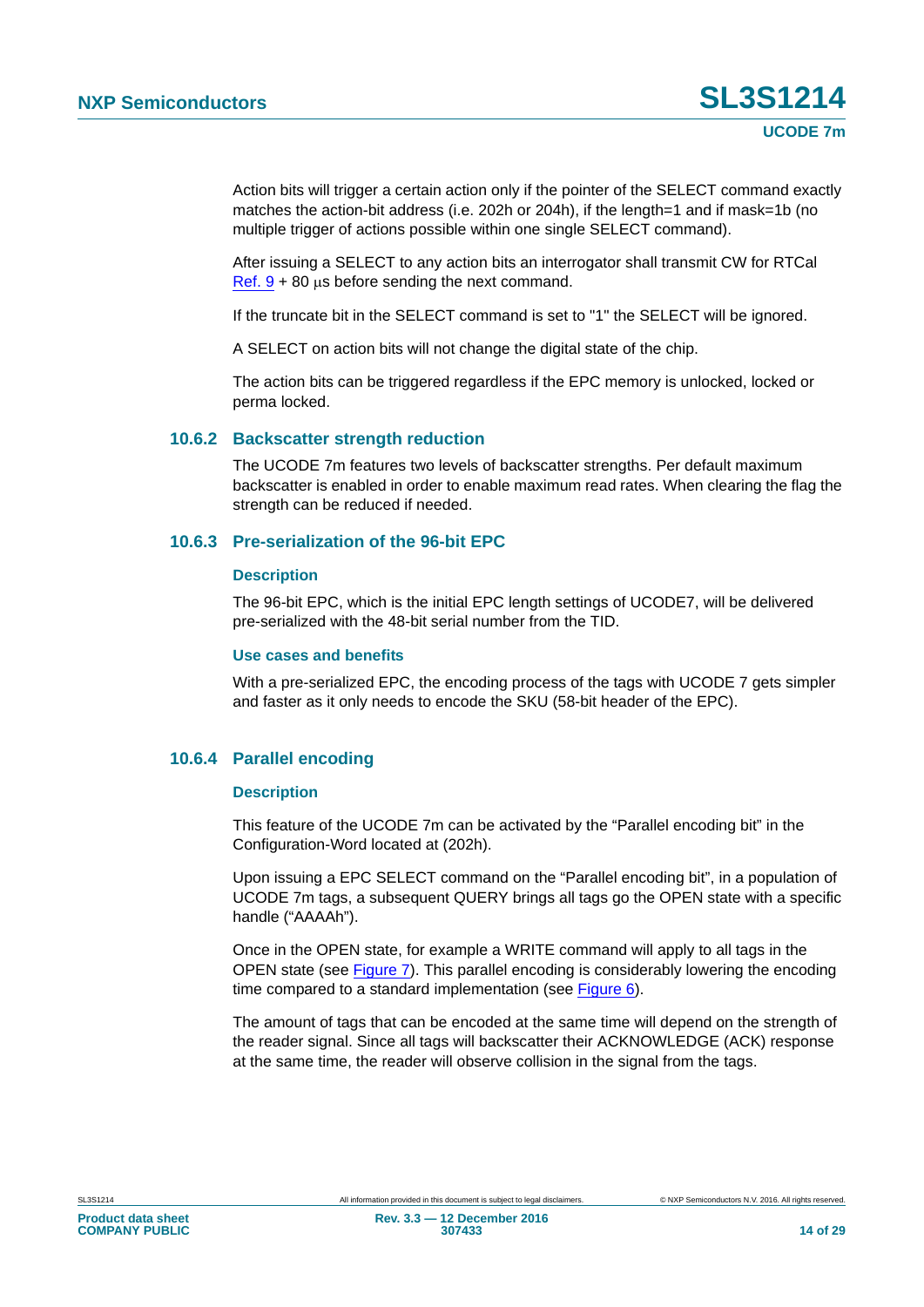

**COMPANY PUBLIC**

<span id="page-14-0"></span>© NXP Semiconductors N.V. 2016. All rights reserved.

**SL3S1214 UCODE 7m UCODE 7m**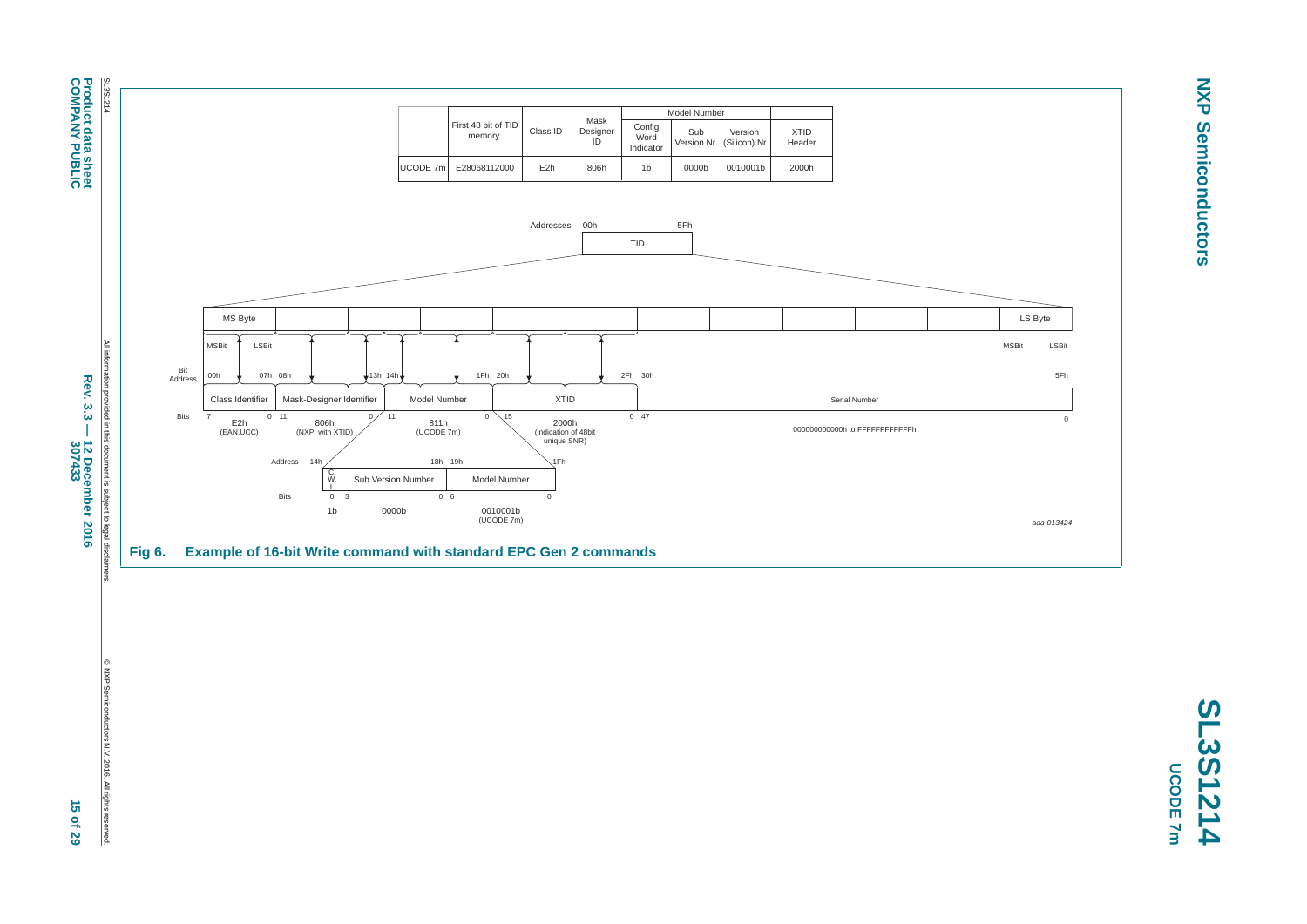# **NXP Semiconductors SL3S1214**

**UCODE 7m**



#### <span id="page-15-0"></span>**Use cases and benefits**

Parallel encoding feature of UCODE 7m can enable ultra fast bulk encoding.

Taking in addition advantage of the pre-serialization scheme of UCODE 7m, the same SKU can be encoded in multiple tags as the EPC will be delivered pre-serialized already.

In the case of only one tag answering (like in printer encoding), this feature could be used to save some overhead in commands to do direct EPC encoding after the handle reply.

Since this is a UCODE 7m specific feature the use of this features requires support on the reader side.

#### **10.6.5 Tag Power Indicator**

#### **Description**

Upon a SELECT command on the "Tag Power Indicator", located in the config word 204h, an internal power check on the chip is performed to see if the power level is sufficient to perform a WRITE command. The decision level is defined as nominal WRITE sensitivity minus 1dB. In the case there is enough power, the SELECT command is matching and non-matching if not enough power. The tag can then be singulated by the standard inventory procedure.

**Product data sheet COMPANY PUBLIC**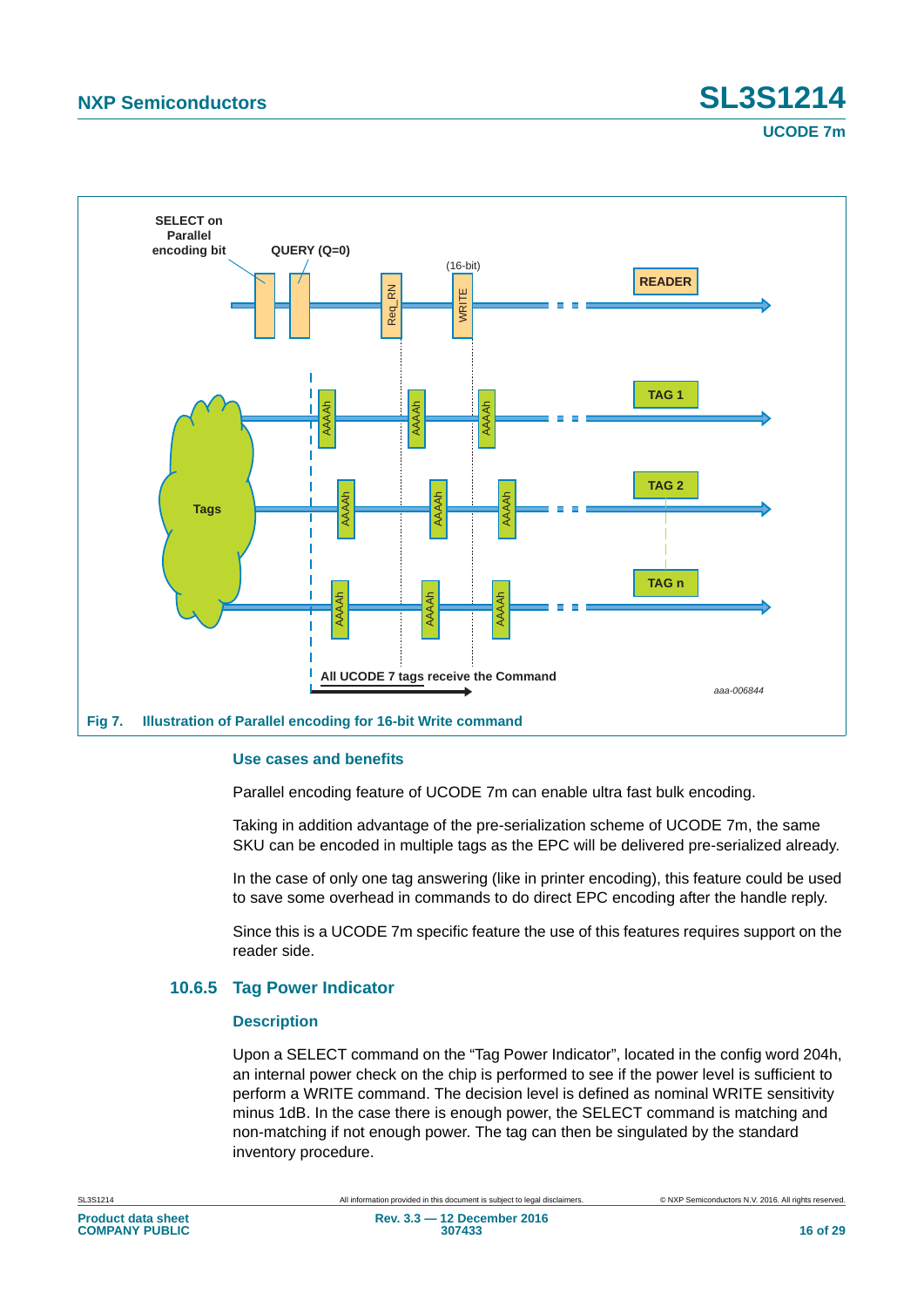#### **Use cases and benefits**

This feature gives the possibility to select only the tag(s) that receive enough power to be written during e.g. printer encoding in a dense environment of tags even though the reader may read more than one tag (see [Figure 8](#page-16-0) for illustration). The power level still needs to be adjusted to transmit enough writing power to one tag only to do one tag singulation.

<span id="page-16-0"></span>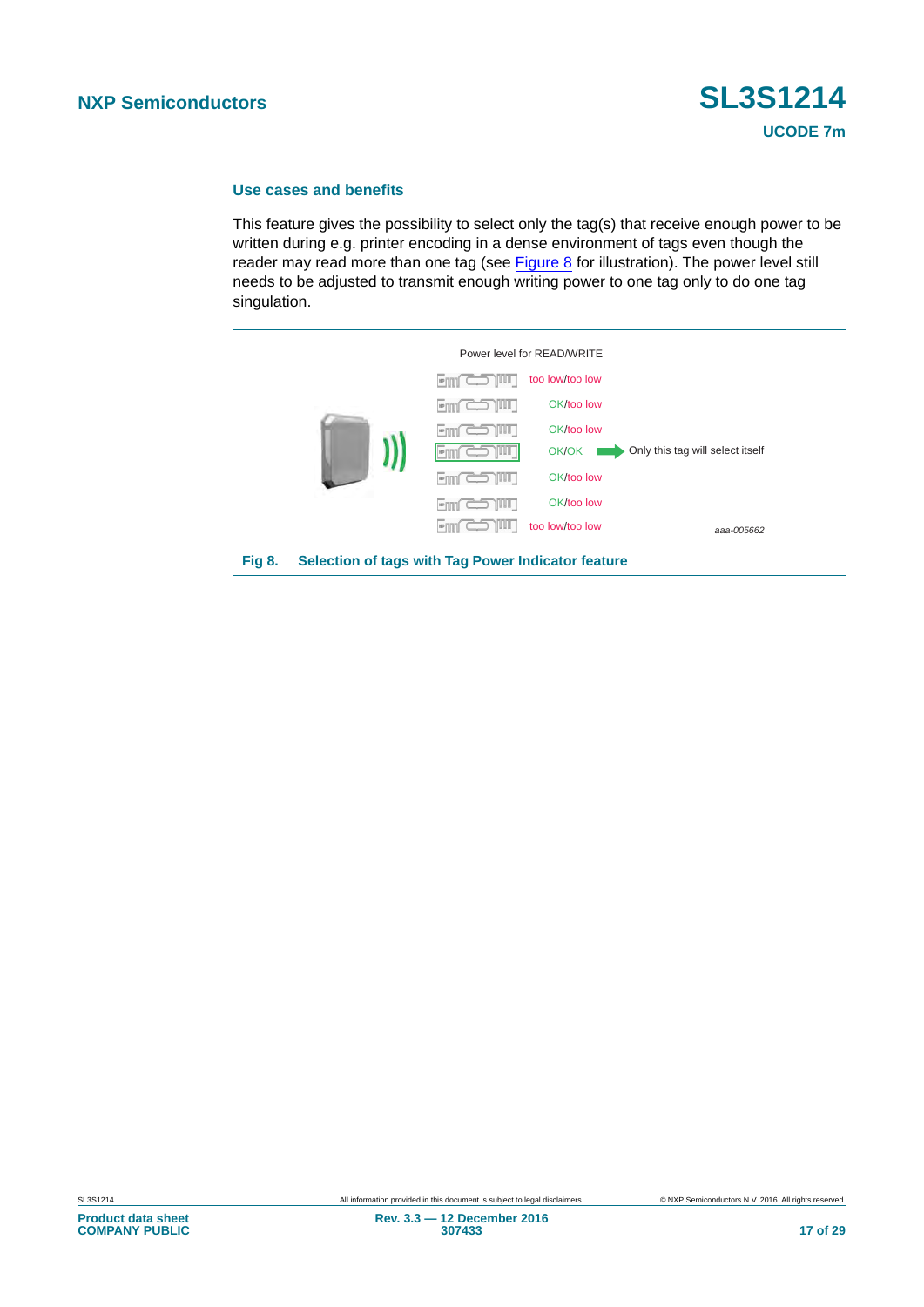#### **10.6.6 Product Status Flag (PSF)**

#### **Description**

The PSF is a general purpose bit located in the Configuration word at address 20Fh with a value that can be freely changed.

#### **Use cases and benefits**

The PSF bit can be used as an EAS (Electronic Article Surveillance) flag, quality checked flag or similar.

In order to detect the tag with the PSF activated, a EPC SELECT command selecting the PSF flag of the Configuration word can be used. In the following inventory round only PSF enabled chips will reply their EPC number.

#### **10.6.7 Single-slit antenna solution**

#### **Description**

In UCODE 7m the test pads TP1 and TP2 are electrically disconnected meaning they are not electrically active and can be safely short-circuited to the RF pads RF1 and RF2 (see [Figure 9\)](#page-17-0).



#### <span id="page-17-0"></span>**Uses cases and benefits**

Using single-slit antenna enables easier assembly and antenna design. Inlay manufacturer will only have to take care about one slit of the antenna instead of two in case all pads need to be disconnected from each other.

Additionally single-slit antenna assembly and the related increased input capacitance (see [Table 11](#page-19-0)) can be used advantageously over the standard antenna design as additional room for optimization to different antenna design.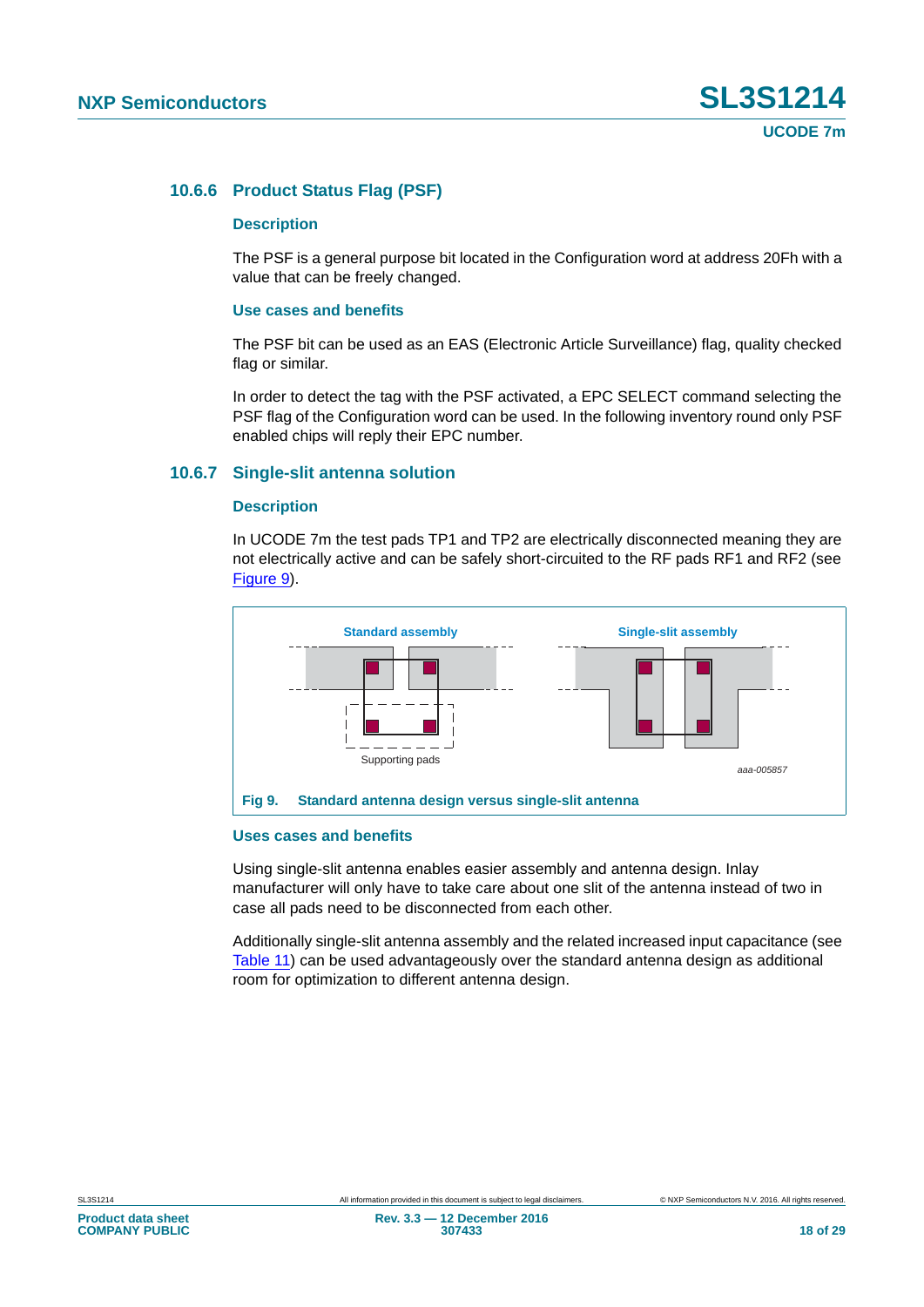### **11. Limiting values**

#### **Table 10. Limiting values[\[1\]](#page-18-0)[\[2\]](#page-18-1)**

*In accordance with the Absolute Maximum Rating System (IEC 60134). Voltages are referenced to RFN*

| <b>Symbol</b>               | <b>Parameter</b>                   | <b>Conditions</b>                     | Min                      | <b>Max</b> | Unit        |
|-----------------------------|------------------------------------|---------------------------------------|--------------------------|------------|-------------|
| <b>Bare die limitations</b> |                                    |                                       |                          |            |             |
| ${\mathsf T}_{\text{stg}}$  | storage temperature                |                                       | $-55$                    | $+125$     | °C          |
| $\mathsf{T}_{\mathsf{amb}}$ | ambient temperature                |                                       | $-40$                    | $+85$      | $^{\circ}C$ |
| V <sub>ESD</sub>            | electrostatic discharge<br>voltage | [3]<br>Human body model               | $\overline{\phantom{0}}$ | ±2         | kV          |
| <b>Pad limitations</b>      |                                    |                                       |                          |            |             |
| $P_i$                       | input power                        | maximum power<br>dissipation, RFP pad |                          | 100        | mW          |

<span id="page-18-0"></span>[1] Stresses above those listed under Absolute Maximum Ratings may cause permanent damage to the device. This is a stress rating only and functional operation of the device at these or any conditions other than those described in the Operating Conditions and Electrical Characteristics section of this specification is not implied.

<span id="page-18-1"></span>[2] This product includes circuitry specifically designed for the protection of its internal devices from the damaging effects of excessive static charge. Nonetheless, it is suggested that conventional precautions be taken to avoid applying greater than the rated maxima.

<span id="page-18-2"></span>[3] For ESD measurement, the die chip has been mounted into a CDIP20 package.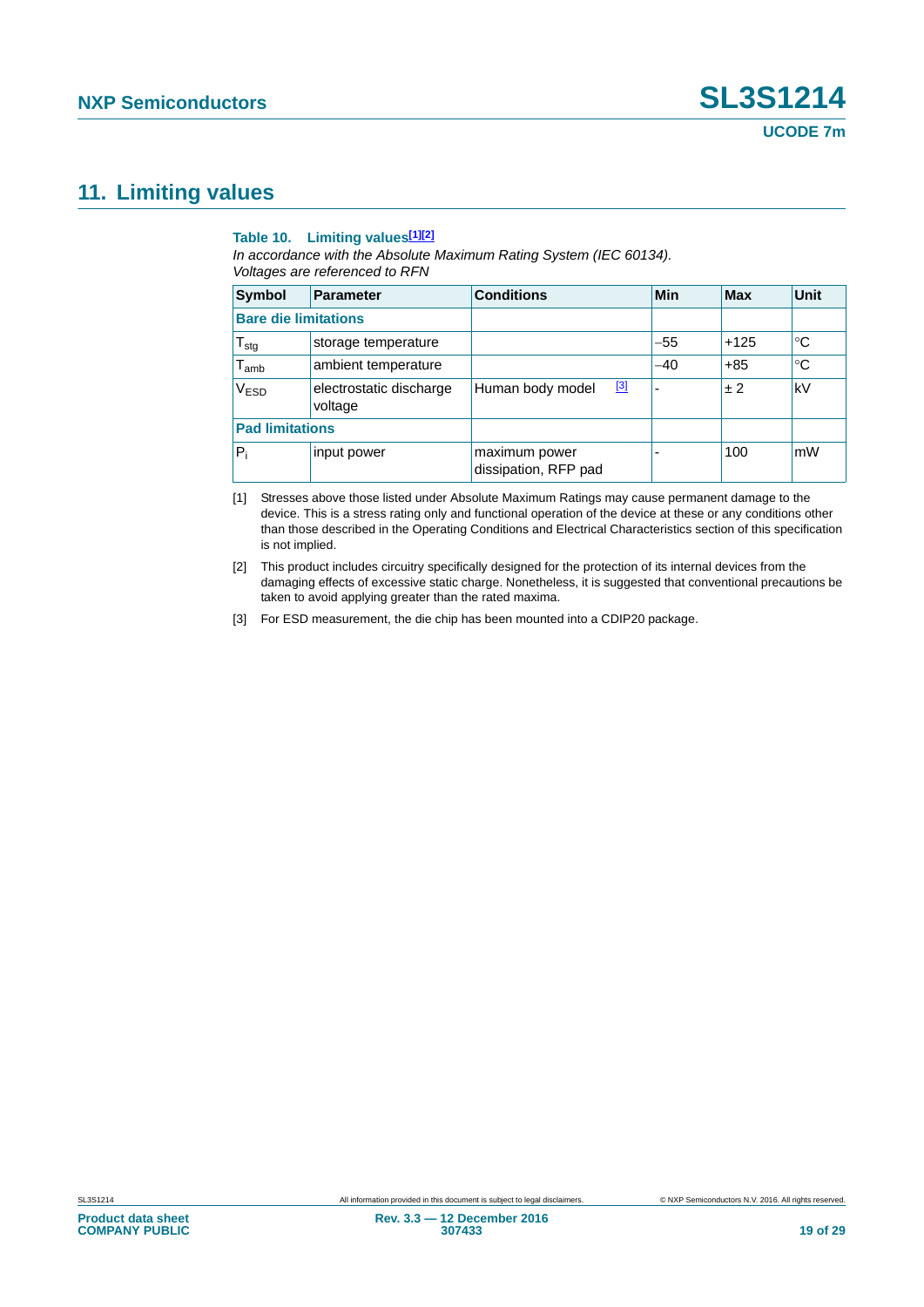### **12. Characteristics**

#### **12.1 UCODE 7m bare die characteristics**

#### <span id="page-19-0"></span>**Table 11. UCODE 7m RF interface characteristics (RF1, RF2)**

| <b>Symbol</b>                   | <b>Parameter</b>                                                           | <b>Conditions</b>        |             | Min | <b>Typ</b>    | <b>Max</b> | <b>Unit</b>     |
|---------------------------------|----------------------------------------------------------------------------|--------------------------|-------------|-----|---------------|------------|-----------------|
| $f_i$                           | input frequency                                                            |                          |             | 840 |               | 960        | <b>MHz</b>      |
| $P_{i(min)}$                    | minimum input power                                                        | <b>READ sensitivity</b>  | $[1][3][8]$ |     | $-21$         |            | dB <sub>m</sub> |
| $P_{i(min)}$                    | minimum input power                                                        | <b>WRITE sensitivity</b> | $[2]$       |     | $-16$         |            | dBm             |
| t 16bit                         | encoding speed                                                             | 16-bit                   | [5]         |     |               |            | ms              |
|                                 |                                                                            | 32-bit (block write)     | [5]         |     | 1.8           |            | ms              |
| $ C_i $                         | chip input capacitance                                                     | parallel                 | [3][4]      |     | 0.63          |            | pF              |
| Z                               | chip impedance                                                             | 866 MHz                  | [3][4]      |     | 14.5-j293     |            | Ω               |
|                                 |                                                                            | 915 MHz                  | [3][4]      |     | 12.5-j277     |            | Ω               |
|                                 |                                                                            | 953 MHz                  | [3][4]      |     | 12.5-j267     |            | Ω               |
| Z                               | typical assembled impedance [9]                                            | 915MHz                   | [6]         |     | 18-j245       |            | Ω               |
| Z                               | typical assembled impedance [9] in<br>case of single-slit antenna assembly | 915MHz                   | [6][7]      |     | $13.5 - j195$ |            | $\Omega$        |
| <b>Tag Power Indicator mode</b> |                                                                            |                          |             |     |               |            |                 |
| $P_{i(min)}$                    | minimum input power level to be<br>able to select the tag                  |                          | $[2]$       |     | $-15$         |            | dBm             |

<span id="page-19-2"></span>[1] Power to process a QUERY command

<span id="page-19-1"></span>[2] Tag sensitivity on a 2dBi gain antenna

<span id="page-19-3"></span>[3] Measured with a 50  $\Omega$  source impedance directly on the chip

<span id="page-19-6"></span>[4] At minimum operating power

<span id="page-19-5"></span>[5] When the memory content is "0000...".

<span id="page-19-8"></span>[6] The antenna shall be matched to this impedance

<span id="page-19-9"></span>[7] Depending on the specific assembly process, sensitivity losses of few tenths of dB might occur

<span id="page-19-4"></span>[8] Results in approximately -21,5dBm tag sensitivity with a 2dBi gain antenna

<span id="page-19-7"></span>[9] Assuming a 80fF additional input capacitance, 250fF in case of single slit antenna

#### **Table 12. UCODE 7m memory characteristics**

| Symbol                        | <b>Parameter</b> | <b>Conditions</b>                        | Min  | <b>Typ</b>               | <b>Max</b> | Unit  |
|-------------------------------|------------------|------------------------------------------|------|--------------------------|------------|-------|
| <b>EEPROM characteristics</b> |                  |                                          |      |                          |            |       |
| <b>I</b> ret                  | retention time   | $\mathsf{T}_{\mathsf{amb}}$ $\leq$ 55 °C | 20   | $\overline{\phantom{0}}$ | -          | vear  |
| $N_{endu(W)}$                 | write endurance  |                                          | 100k | $\overline{\phantom{0}}$ | -          | cycle |

**Product data sheet COMPANY PUBLIC**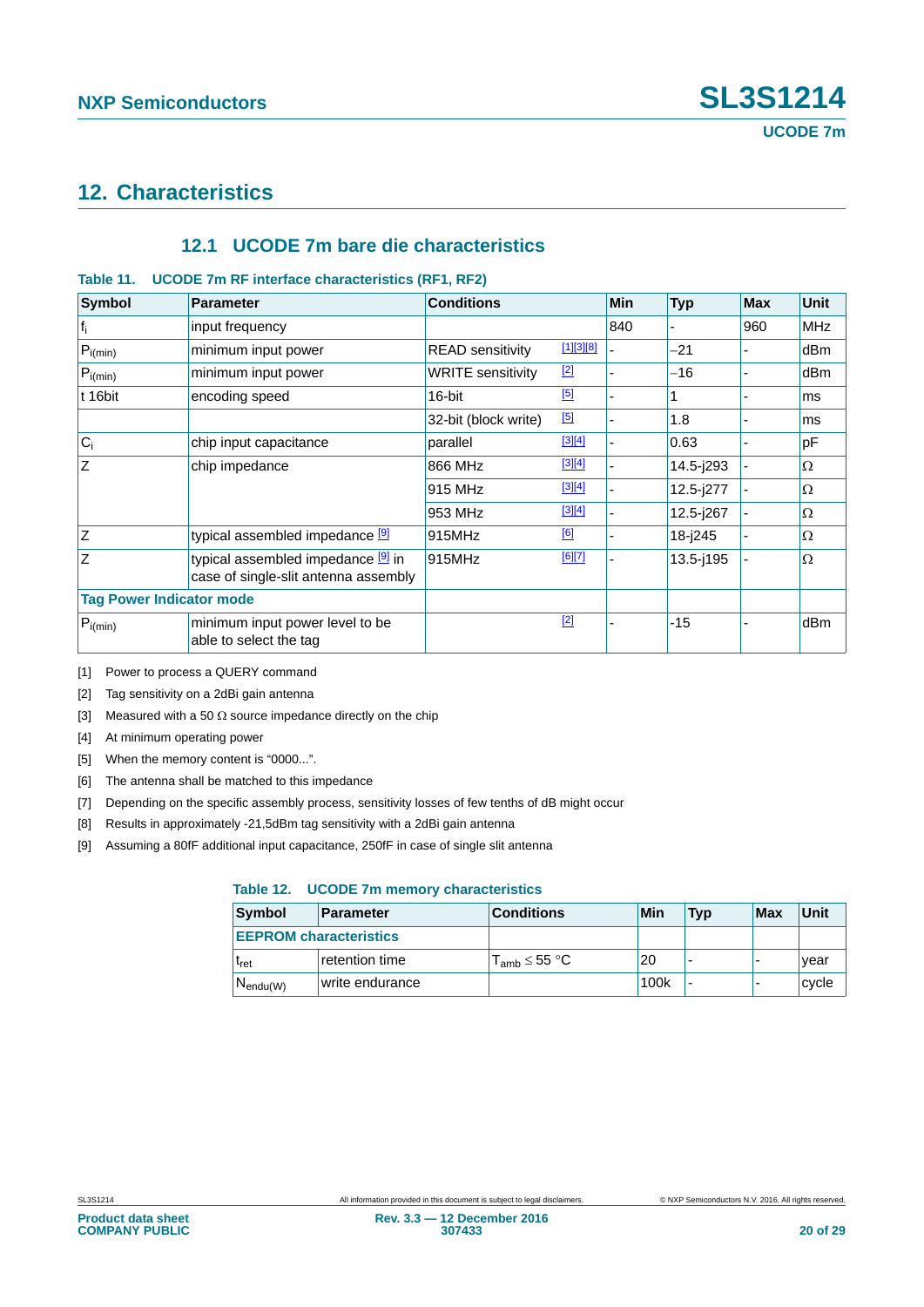### **12.2 UCODE 7m SOT886 characteristics**

#### **Table 13. UCODE 7m RF interface characteristics (RF1, RF1)**

| Symbol       | <b>Parameter</b>    | <b>Conditions</b>   |               | Min | <b>Typ</b>  | <b>Max</b>               | Unit |
|--------------|---------------------|---------------------|---------------|-----|-------------|--------------------------|------|
| $P_{i(min)}$ | minimum input power | READ<br>sensitivity | <u>[1][2]</u> | -   | $-21$       | -                        | dBm  |
|              | impedance           | 915 MHz             | [3]           | -   | 12.8 - i248 | $\overline{\phantom{0}}$ | Ω'   |

<span id="page-20-0"></span>[1] Power to process a Query command.

<span id="page-20-1"></span>[2] Measured with a 50  $\Omega$  source impedance.

<span id="page-20-2"></span>[3] At minimum operating power.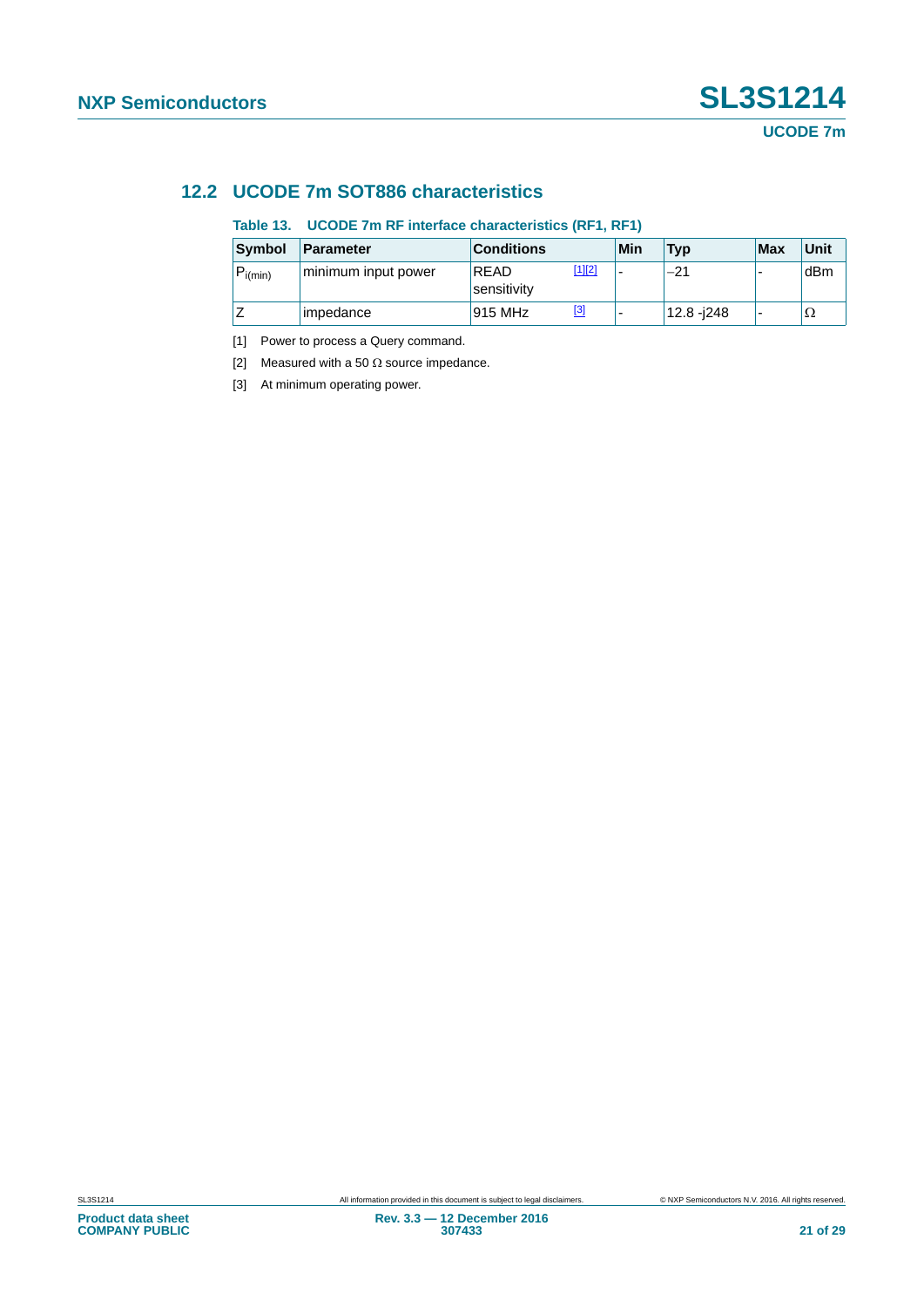### **13. Package outline**



#### **Fig 10. Package outline SOT886**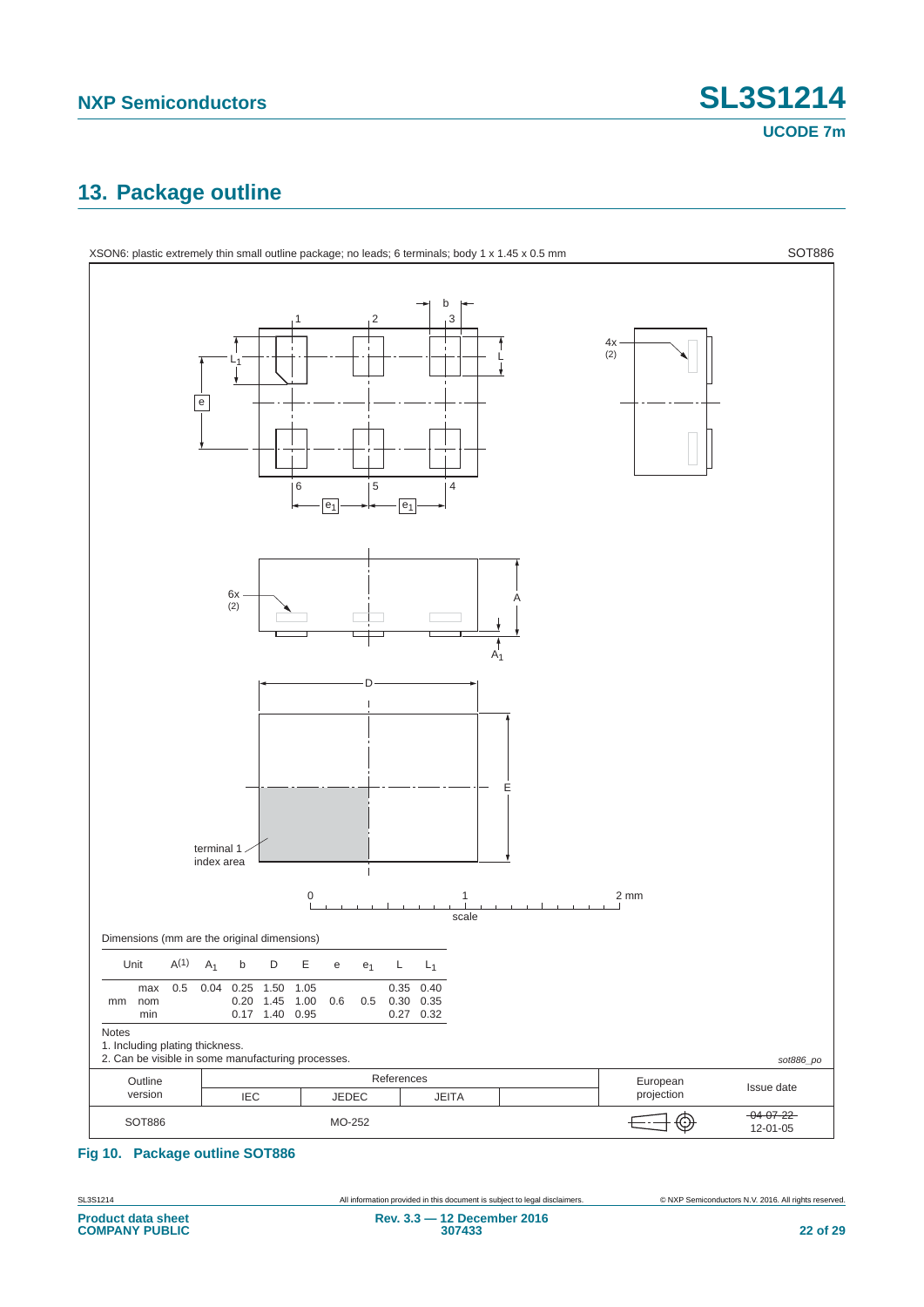### **14. Packing information**

#### **14.1 Wafer**

See [Ref. 21 "Data sheet - Delivery type description – General specification for 8" wafer on](#page-24-0)  [UV-tape with electronic fail die marking, BU-ID document number: 1093\\*\\*"](#page-24-0)

#### **14.2 SOT886**

See: [www.nxp.com/packages/SOT886.html](http://www.nxp.com/packages/SOT886.html)

### **15. Abbreviations**

| <b>Table 14. Abbreviations</b> |                                                                                                |  |  |  |
|--------------------------------|------------------------------------------------------------------------------------------------|--|--|--|
| Acronym                        | <b>Description</b>                                                                             |  |  |  |
| CRC                            | <b>Cyclic Redundancy Check</b>                                                                 |  |  |  |
| <b>CW</b>                      | Continuous Wave                                                                                |  |  |  |
| DSB-ASK                        | Double Side Band-Amplitude Shift Keying                                                        |  |  |  |
| DC                             | Direct Current                                                                                 |  |  |  |
| <b>EAS</b>                     | Electronic Article Surveillance                                                                |  |  |  |
| EEPROM                         | Electrically Erasable Programmable Read Only Memory                                            |  |  |  |
| <b>EPC</b>                     | Electronic Product Code (containing Header, Domain Manager, Object Class<br>and Serial Number) |  |  |  |
| FM <sub>0</sub>                | Bi phase space modulation                                                                      |  |  |  |
| G <sub>2</sub>                 | Generation 2                                                                                   |  |  |  |
| IC                             | <b>Integrated Circuit</b>                                                                      |  |  |  |
| PIE                            | <b>Pulse Interval Encoding</b>                                                                 |  |  |  |
| <b>PSF</b>                     | <b>Product Status Flag</b>                                                                     |  |  |  |
| <b>RF</b>                      | Radio Frequency                                                                                |  |  |  |
| <b>UHF</b>                     | Ultra High Frequency                                                                           |  |  |  |
| <b>SECS</b>                    | Semi Equipment Communication Standard                                                          |  |  |  |
| TID                            | Tag IDentifier                                                                                 |  |  |  |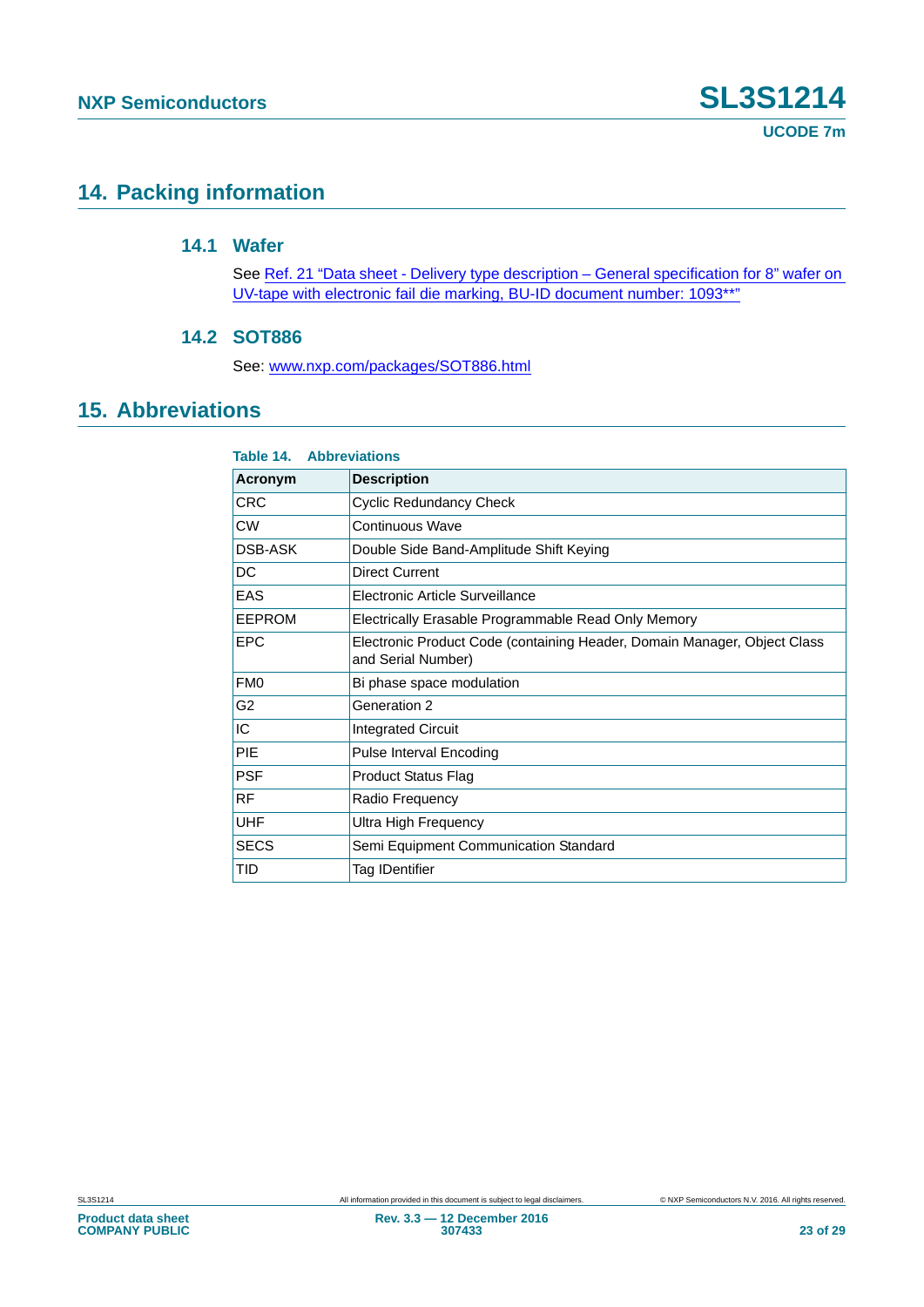### **16. References**

- <span id="page-23-0"></span>[1] EPCglobal: EPC Radio-Frequency Identity Protocols Class-1 Generation-2 UHF RFID Protocol for Communications at 860 MHz – 960 MHz, Version 1.2.0 (October 23, 2008)
- [2] EPCglobal: EPC Tag Data Standards
- [3] EPCglobal (2004): FMCG RFID Physical Requirements Document (draft)
- [4] EPCglobal (2004): Class-1 Generation-2 UHF RFID Implementation Reference (draft)
- [5] European Telecommunications Standards Institute (ETSI), EN 302 208: Electromagnetic compatibility and radio spectrum matters (ERM) – Radio-frequency identification equipment operating in the band 865 MHz to 868 MHz with power levels up to 2 W, Part 1 – Technical characteristics and test methods
- [6] European Telecommunications Standards Institute (ETSI), EN 302 208: Electromagnetic compatibility and radio spectrum matters (ERM) – Radio-frequency identification equipment operating in the band 865 MHz to 868 MHz with power levels up to 2 W, Part 2 – Harmonized EN under article 3.2 of the R&TTE directive
- [7] [CEPT1]: CEPT REC 70-03 Annex 1
- [8] [ETSI1]: ETSI EN 330 220-1, 2
- <span id="page-23-2"></span>[9] RTCal is the Interrogator-to-Tag calibration symbol length defined in the EPCglobal specification
- [10] [ETSI3]: ETSI EN 302 208-1, 2 V<1.1.1> (2004-09-Electromagnetic compatibility And Radio spectrum Matters (ERM) Radio Frequency Identification Equipment operating in the band 865 - MHz to 868 MHz with power levels up to 2 W Part 1: Technical characteristics and test methods.
- [11] [FCC1]: FCC 47 Part 15 Section 247
- [12] ISO/IEC Directives, Part 2: Rules for the structure and drafting of International **Standards**
- [13] ISO/IEC 3309: Information technology Telecommunications and information exchange between systems – High-level data link control (HDLC) procedures – Frame structure
- [14] ISO/IEC 15961: Information technology, Automatic identification and data capture Radio frequency identification (RFID) for item management – Data protocol: application interface
- [15] ISO/IEC 15962: Information technology, Automatic identification and data capture techniques – Radio frequency identification (RFID) for item management – Data protocol: data encoding rules and logical memory functions
- [16] ISO/IEC 15963: Information technology Radio frequency identification for item management — Unique identification for RF tags
- <span id="page-23-1"></span>[17] ISO/IEC 18000-1: Information technology — Radio frequency identification for item management — Part 1: Reference architecture and definition of parameters to be standardized
- [18] ISO/IEC 18000-6: Information technology automatic identification and data capture techniques — Radio frequency identification for item management air interface — Part 6: Parameters for air interface communications at 860–960 MHz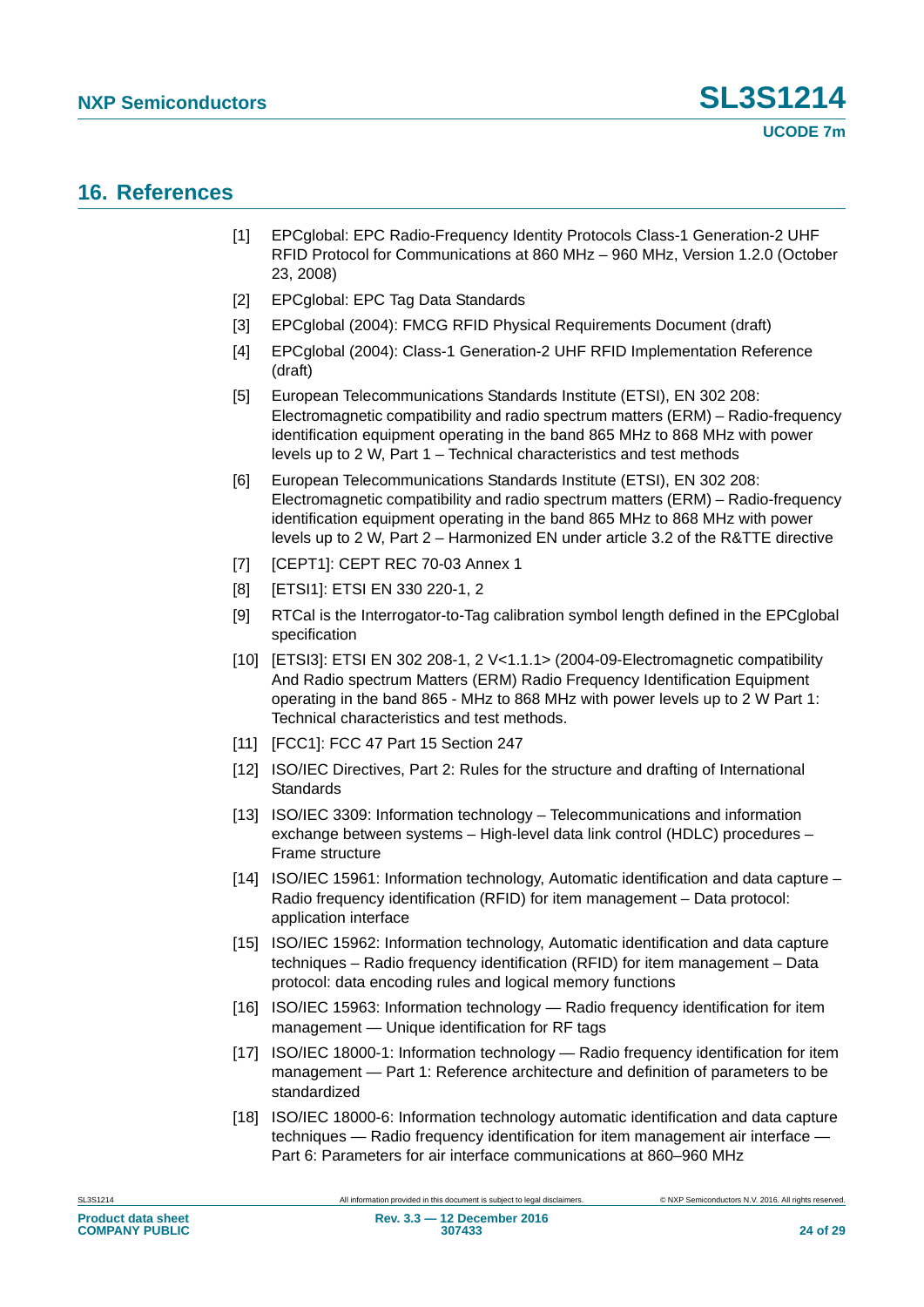- [19] ISO/IEC 19762: Information technology AIDC techniques Harmonized vocabulary – Part 3: radio-frequency identification (RFID)
- [20] U.S. Code of Federal Regulations (CFR), Title 47, Chapter I, Part 15: Radio-frequency devices, U.S. Federal Communications Commission.
- <span id="page-24-0"></span>[21] Data sheet - Delivery type description – General specification for 8" wafer on UV-tape with electronic fail die marking, BU-ID document number: 1093\*\*<sup>1</sup>
- <span id="page-24-1"></span>[22] Application note - AN11274 – FAQ on UCODE 7

<sup>1. \*\* ...</sup> document version number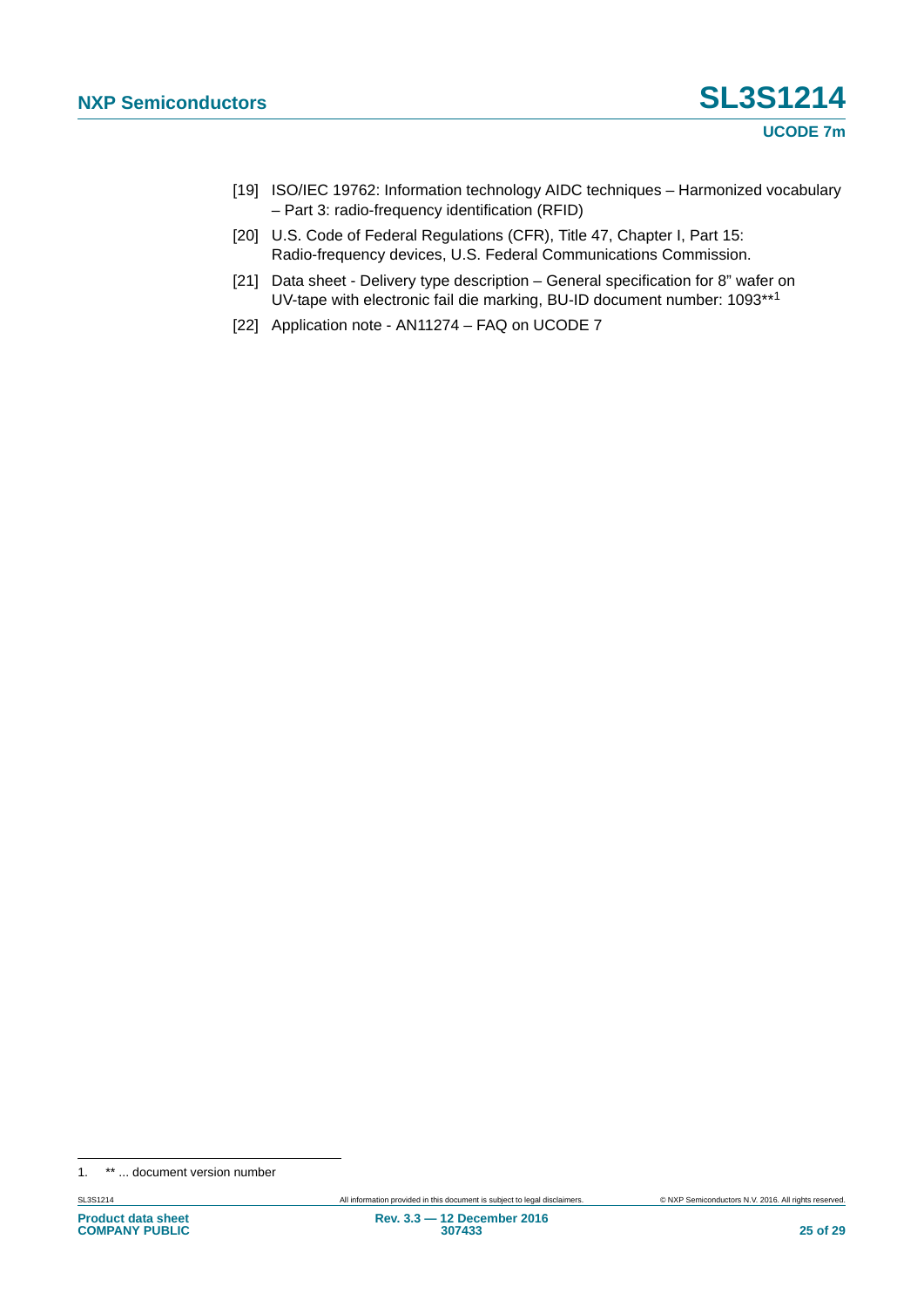## **17. Revision history**

#### **Table 15. Revision history**

| Document ID     | Release date                                             | Data sheet status  | <b>Change notice</b> | <b>Supersedes</b> |  |
|-----------------|----------------------------------------------------------|--------------------|----------------------|-------------------|--|
| SL3S1214 v. 3.3 | 20161212                                                 | Product data sheet |                      | SL3S1214 v. 3.2   |  |
| Modifications:  | Figure 5 "UCODE 7m TID memory structure": corrected      |                    |                      |                   |  |
| SL3S1214 v. 3.2 | 20160727                                                 | Product data sheet |                      | SL3S1214 v. 3.1   |  |
| Modifications:  | Update Automatic Pre-serialization functionality         |                    |                      |                   |  |
|                 | Figure 5 "UCODE 7m TID memory structure" - change of TID |                    |                      |                   |  |
| SL3S1214 v. 3.1 | 20150727                                                 | Product data sheet |                      | SL3S1214 v. 3.0   |  |
| Modifications:  | SOT886 package added                                     |                    |                      |                   |  |
| SL3S1214 v. 3.0 | 20141023                                                 | Product data sheet | ۰                    |                   |  |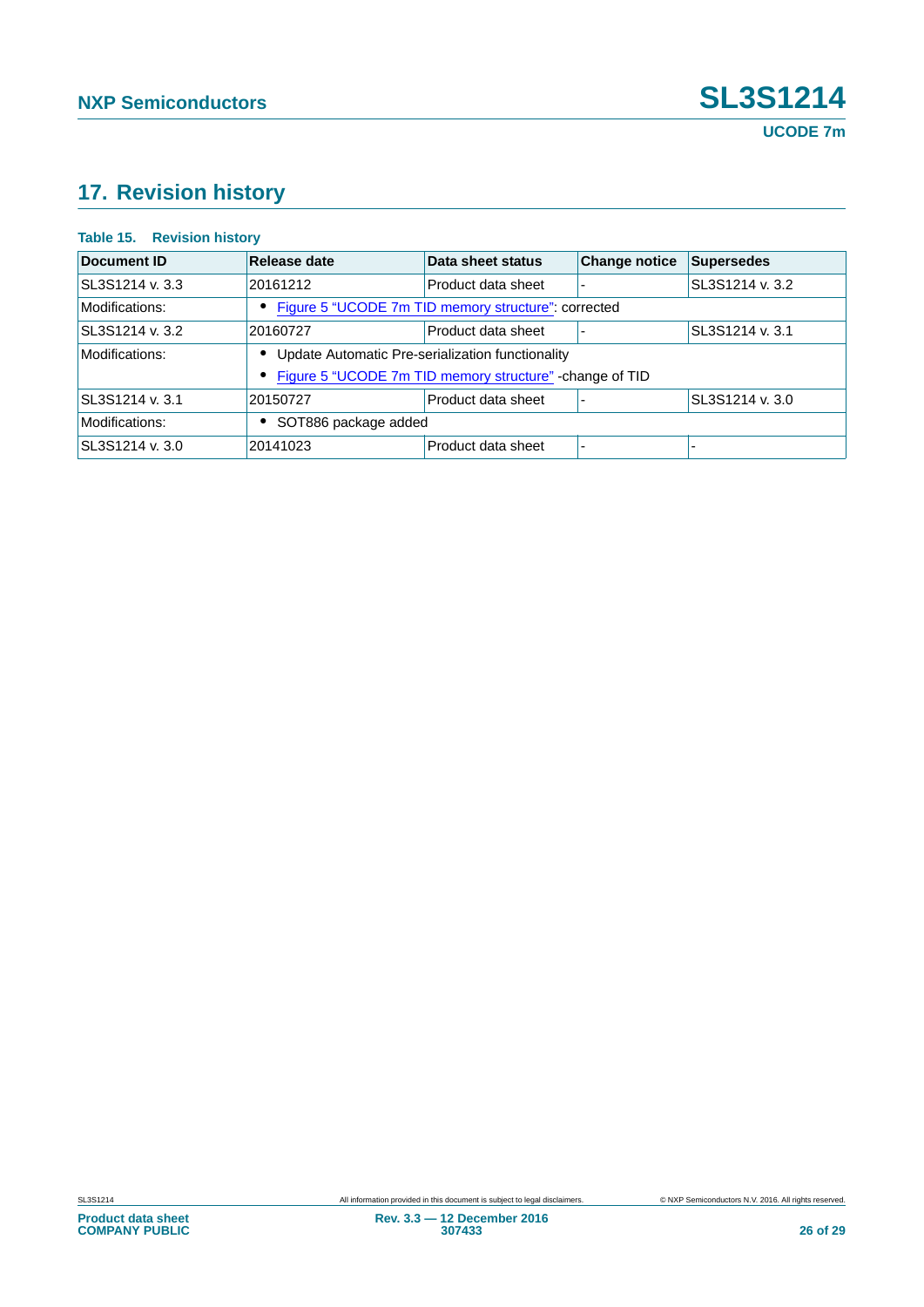### **18. Legal information**

#### **18.1 Data sheet status**

| Document status <sup>[1][2]</sup> | <b>Product status</b> <sup>[3]</sup> | <b>Definition</b>                                                                     |
|-----------------------------------|--------------------------------------|---------------------------------------------------------------------------------------|
| Objective [short] data sheet      | Development                          | This document contains data from the objective specification for product development. |
| Preliminary [short] data sheet    | Qualification                        | This document contains data from the preliminary specification.                       |
| Product [short] data sheet        | Production                           | This document contains the product specification.                                     |

<span id="page-26-0"></span>[1] Please consult the most recently issued document before initiating or completing a design.

<span id="page-26-1"></span>[2] The term 'short data sheet' is explained in section "Definitions".

<span id="page-26-2"></span>[3] The product status of device(s) described in this document may have changed since this document was published and may differ in case of multiple devices. The latest product status<br>information is available on the Intern

#### **18.2 Definitions**

**Draft —** The document is a draft version only. The content is still under internal review and subject to formal approval, which may result in modifications or additions. NXP Semiconductors does not give any representations or warranties as to the accuracy or completeness of information included herein and shall have no liability for the consequences of use of such information.

**Short data sheet —** A short data sheet is an extract from a full data sheet with the same product type number(s) and title. A short data sheet is intended for quick reference only and should not be relied upon to contain detailed and full information. For detailed and full information see the relevant full data sheet, which is available on request via the local NXP Semiconductors sales office. In case of any inconsistency or conflict with the short data sheet, the full data sheet shall prevail.

**Product specification —** The information and data provided in a Product data sheet shall define the specification of the product as agreed between NXP Semiconductors and its customer, unless NXP Semiconductors and customer have explicitly agreed otherwise in writing. In no event however, shall an agreement be valid in which the NXP Semiconductors product is deemed to offer functions and qualities beyond those described in the Product data sheet.

### **18.3 Disclaimers**

**Limited warranty and liability —** Information in this document is believed to be accurate and reliable. However, NXP Semiconductors does not give any representations or warranties, expressed or implied, as to the accuracy or completeness of such information and shall have no liability for the consequences of use of such information. NXP Semiconductors takes no responsibility for the content in this document if provided by an information source outside of NXP Semiconductors.

In no event shall NXP Semiconductors be liable for any indirect, incidental, punitive, special or consequential damages (including - without limitation - lost profits, lost savings, business interruption, costs related to the removal or replacement of any products or rework charges) whether or not such damages are based on tort (including negligence), warranty, breach of contract or any other legal theory.

Notwithstanding any damages that customer might incur for any reason whatsoever, NXP Semiconductors' aggregate and cumulative liability towards customer for the products described herein shall be limited in accordance with the *Terms and conditions of commercial sale* of NXP Semiconductors.

**Right to make changes —** NXP Semiconductors reserves the right to make changes to information published in this document, including without limitation specifications and product descriptions, at any time and without notice. This document supersedes and replaces all information supplied prior to the publication hereof.

**Suitability for use —** NXP Semiconductors products are not designed, authorized or warranted to be suitable for use in life support, life-critical or safety-critical systems or equipment, nor in applications where failure or malfunction of an NXP Semiconductors product can reasonably be expected to result in personal injury, death or severe property or environmental damage. NXP Semiconductors and its suppliers accept no liability for inclusion and/or use of NXP Semiconductors products in such equipment or applications and therefore such inclusion and/or use is at the customer's own risk.

**Applications —** Applications that are described herein for any of these products are for illustrative purposes only. NXP Semiconductors makes no representation or warranty that such applications will be suitable for the specified use without further testing or modification.

Customers are responsible for the design and operation of their applications and products using NXP Semiconductors products, and NXP Semiconductors accepts no liability for any assistance with applications or customer product design. It is customer's sole responsibility to determine whether the NXP Semiconductors product is suitable and fit for the customer's applications and products planned, as well as for the planned application and use of customer's third party customer(s). Customers should provide appropriate design and operating safeguards to minimize the risks associated with their applications and products.

NXP Semiconductors does not accept any liability related to any default, damage, costs or problem which is based on any weakness or default in the customer's applications or products, or the application or use by customer's third party customer(s). Customer is responsible for doing all necessary testing for the customer's applications and products using NXP Semiconductors products in order to avoid a default of the applications and the products or of the application or use by customer's third party customer(s). NXP does not accept any liability in this respect.

**Limiting values —** Stress above one or more limiting values (as defined in the Absolute Maximum Ratings System of IEC 60134) will cause permanent damage to the device. Limiting values are stress ratings only and (proper) operation of the device at these or any other conditions above those given in the Recommended operating conditions section (if present) or the Characteristics sections of this document is not warranted. Constant or repeated exposure to limiting values will permanently and irreversibly affect the quality and reliability of the device.

**Terms and conditions of commercial sale —** NXP Semiconductors products are sold subject to the general terms and conditions of commercial sale, as published at<http://www.nxp.com/profile/terms>, unless otherwise agreed in a valid written individual agreement. In case an individual agreement is concluded only the terms and conditions of the respective agreement shall apply. NXP Semiconductors hereby expressly objects to applying the customer's general terms and conditions with regard to the purchase of NXP Semiconductors products by customer.

**No offer to sell or license —** Nothing in this document may be interpreted or construed as an offer to sell products that is open for acceptance or the grant, conveyance or implication of any license under any copyrights, patents or other industrial or intellectual property rights.

SL3S1214 All information provided in this document is subject to legal disclaimers. © NXP Semiconductors N.V. 2016. All rights reserved.

**Rev. 3.3 — 12 December 2016 307433 27 of 29**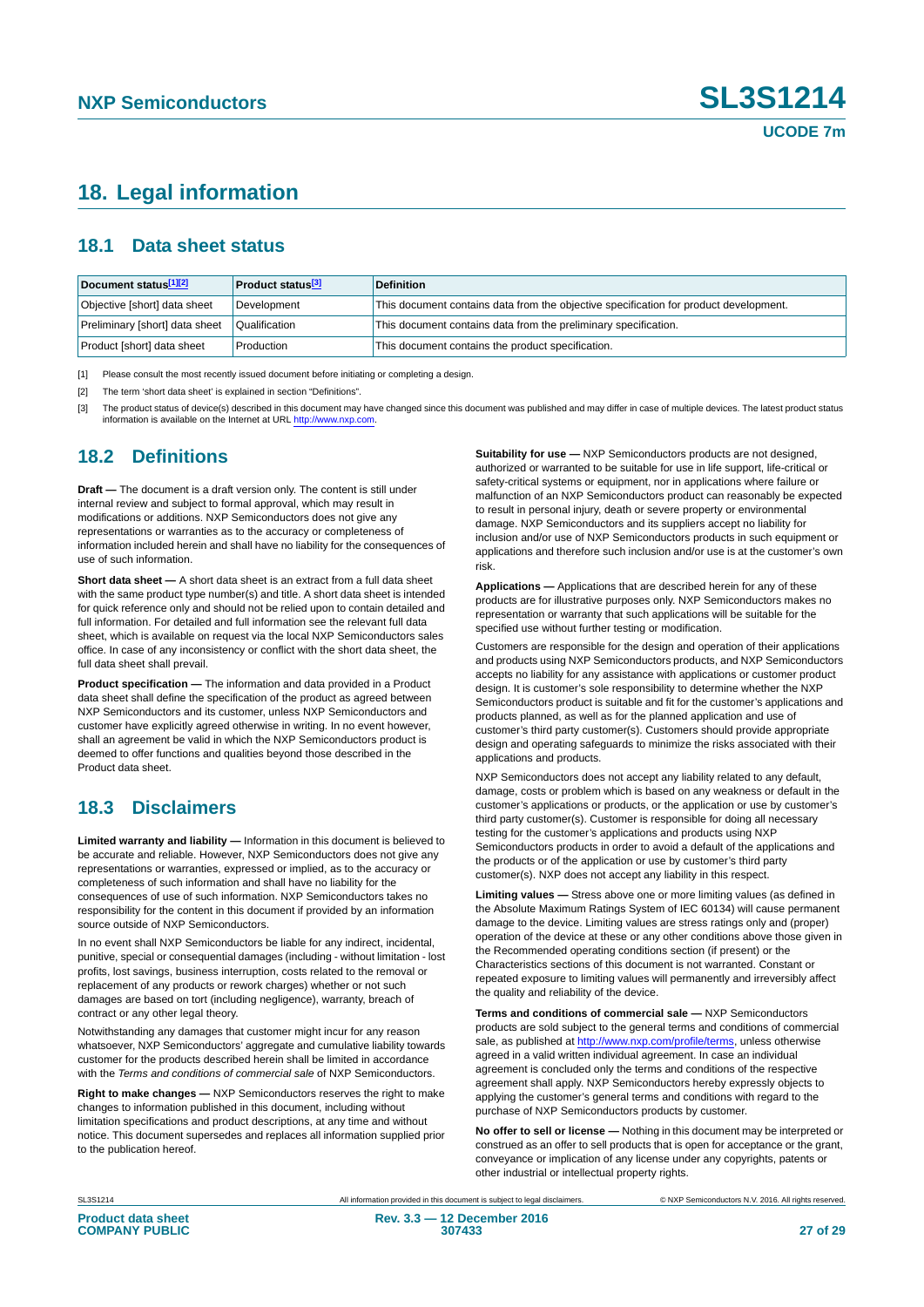# **NXP Semiconductors SL3S1214**

#### **UCODE 7m**

**Export control —** This document as well as the item(s) described herein may be subject to export control regulations. Export might require a prior authorization from competent authorities.

**Quick reference data —** The Quick reference data is an extract of the product data given in the Limiting values and Characteristics sections of this document, and as such is not complete, exhaustive or legally binding.

**Non-automotive qualified products —** Unless this data sheet expressly states that this specific NXP Semiconductors product is automotive qualified, the product is not suitable for automotive use. It is neither qualified nor tested in accordance with automotive testing or application requirements. NXP Semiconductors accepts no liability for inclusion and/or use of non-automotive qualified products in automotive equipment or applications.

In the event that customer uses the product for design-in and use in automotive applications to automotive specifications and standards, customer (a) shall use the product without NXP Semiconductors' warranty of the product for such automotive applications, use and specifications, and (b) whenever customer uses the product for automotive applications beyond NXP Semiconductors' specifications such use shall be solely at customer's own risk, and (c) customer fully indemnifies NXP Semiconductors for any liability, damages or failed product claims resulting from customer design and use of the product for automotive applications beyond NXP Semiconductors' standard warranty and NXP Semiconductors' product specifications.

**Translations —** A non-English (translated) version of a document is for reference only. The English version shall prevail in case of any discrepancy between the translated and English versions.

**Bare die —** All die are tested on compliance with their related technical specifications as stated in this data sheet up to the point of wafer sawing and are handled in accordance with the NXP Semiconductors storage and transportation conditions. If there are data sheet limits not guaranteed, these will be separately indicated in the data sheet. There are no post-packing tests performed on individual die or wafers.

NXP Semiconductors has no control of third party procedures in the sawing, handling, packing or assembly of the die. Accordingly, NXP Semiconductors assumes no liability for device functionality or performance of the die or systems after third party sawing, handling, packing or assembly of the die. It is the responsibility of the customer to test and qualify their application in which the die is used.

All die sales are conditioned upon and subject to the customer entering into a written die sale agreement with NXP Semiconductors through its legal department.

#### **18.4 Trademarks**

Notice: All referenced brands, product names, service names and trademarks are the property of their respective owners.

**UCODE —** is a trademark of NXP B.V.

### **19. Contact information**

For more information, please visit: **http://www.nxp.com**

For sales office addresses, please send an email to: **salesaddresses@nxp.com**